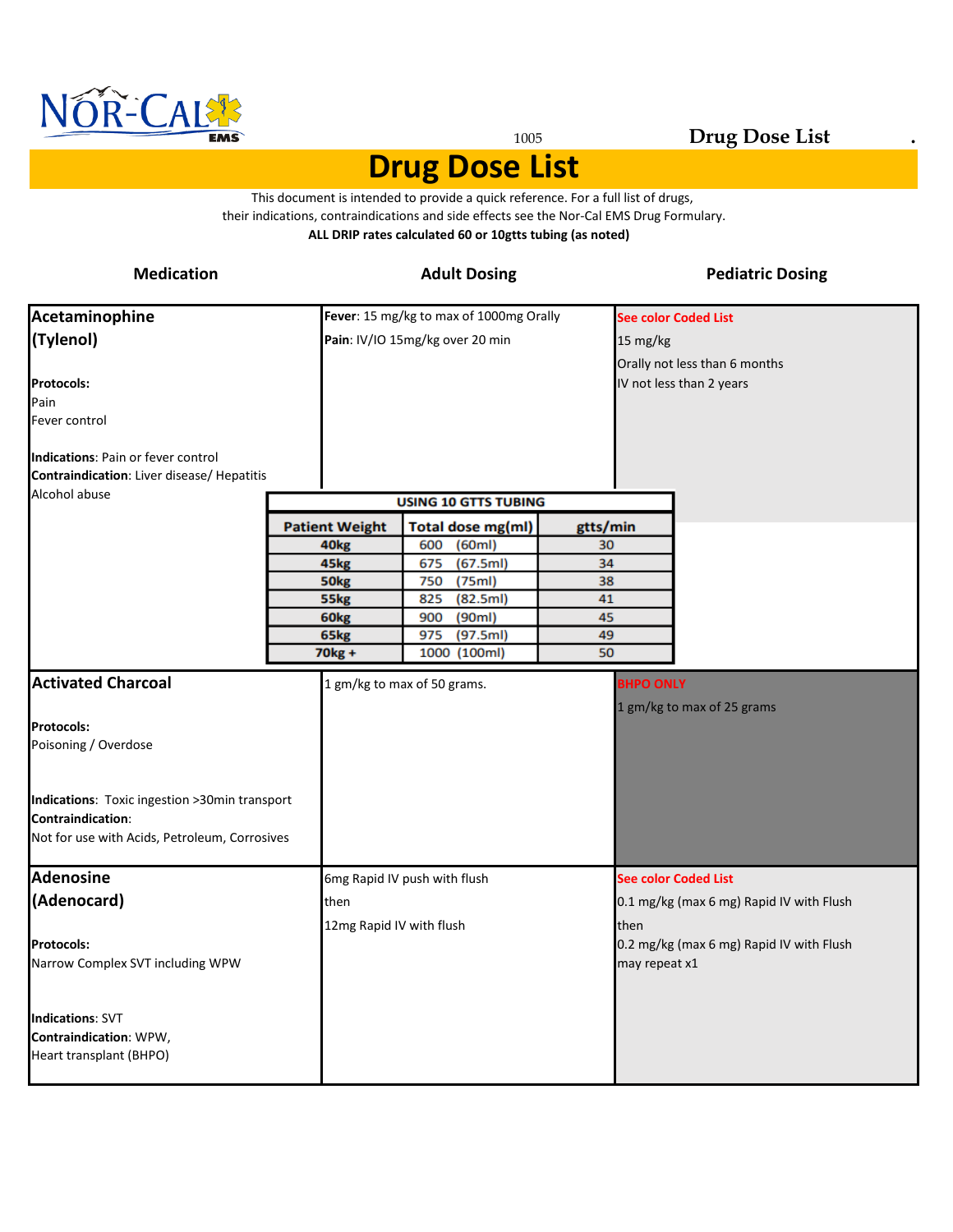| Amiodarone<br>(Codarone)<br><b>Protocols:</b><br>Wide Complex Tachycardia<br>Narrow Complex Tachycardia<br><b>ACLS Pulseless</b><br><b>Indications: Cardiac Dysrythmia</b><br>Contraindication: Cardiogenic shock<br>Bradycardia, 2nd or 3rd degree Heart block | Pulseless: 300 mg IV<br>then<br>150 mg IV<br>With a pulse: 150 mg IV over 10 minutes                          |                              | See color Coded List<br>Pulseless: 5 mg/kg to max of 300mg<br>With a pulse: BHPO ONLY |
|-----------------------------------------------------------------------------------------------------------------------------------------------------------------------------------------------------------------------------------------------------------------|---------------------------------------------------------------------------------------------------------------|------------------------------|---------------------------------------------------------------------------------------|
|                                                                                                                                                                                                                                                                 | 150mg in 50 ml                                                                                                | 150mg in 100ml               |                                                                                       |
|                                                                                                                                                                                                                                                                 | 10 Gtts tubing over 10 min                                                                                    | 10 gtts tubing over 10 min   |                                                                                       |
|                                                                                                                                                                                                                                                                 | 300 gtts/min                                                                                                  | 600 gtts/min                 |                                                                                       |
| <b>Aspirin</b>                                                                                                                                                                                                                                                  | 4 (81mg chewable tablets) PO                                                                                  |                              | <b>CONTRAIDICATED</b>                                                                 |
| <b>Protocols:</b><br>Chest Pain                                                                                                                                                                                                                                 |                                                                                                               |                              |                                                                                       |
| Indications: Suspected cardiac chest pain<br><b>Contraindication: Bleeding disorders,</b><br><b>Active GI Bleed</b>                                                                                                                                             |                                                                                                               |                              |                                                                                       |
| <b>Atropine</b>                                                                                                                                                                                                                                                 | Bradycardia: 1mg IV every 3-5 minutes                                                                         |                              | <b>See color Coded List</b>                                                           |
|                                                                                                                                                                                                                                                                 |                                                                                                               | Max dose 0.04mg/kg or 3mg    | Bradycardia: 0.02 mg/kg IV/IO                                                         |
| <b>Protocols:</b>                                                                                                                                                                                                                                               |                                                                                                               |                              | Max total dose 1mg IV/IO                                                              |
| Bradycardia                                                                                                                                                                                                                                                     |                                                                                                               |                              |                                                                                       |
| <b>WMD Nerve Agent</b>                                                                                                                                                                                                                                          | Organophosphate/ Nerve Agent Exposure:<br>2-3mg IV repeat until symptoms disappear                            |                              | Organophosphate/ Nerve Agent Exposure:<br>0.05 mg/kg IV/IO                            |
| Indications: Bradycardia, Organophosphate                                                                                                                                                                                                                       | <b>NOTE:</b><br>Atropine Toxicity= Hot as a Hare, Blind as Bat<br>Dry as a bone, Red as beet, Mad as a hatter |                              |                                                                                       |
| <b>Beta 2 Bronchodilators</b>                                                                                                                                                                                                                                   | Respiratory distress: 5mg Nebulized                                                                           |                              | <b>See color Coded List</b>                                                           |
|                                                                                                                                                                                                                                                                 |                                                                                                               | MR to max of 15mg or 6 vials | Respiratory distress: 5mg Nebulized                                                   |
| Protocols:<br>Respiratory distress<br>Allergic reaction<br>Crush syndrome                                                                                                                                                                                       | Allergy: 5mg Nebulized<br>Crush: 5mg Nebulized                                                                | MR to max of 15mg or 6 vials | Allergy: 5mg Nebulized<br>MDI-4 Puffs = 2.5mg of nebulized                            |
| Indications: Bronchospasm, Allergic reaction<br>Crush injury                                                                                                                                                                                                    | MDI-4 Puffs = 2.5mg of nebulized                                                                              | MR to max of 15mg or 6 vials |                                                                                       |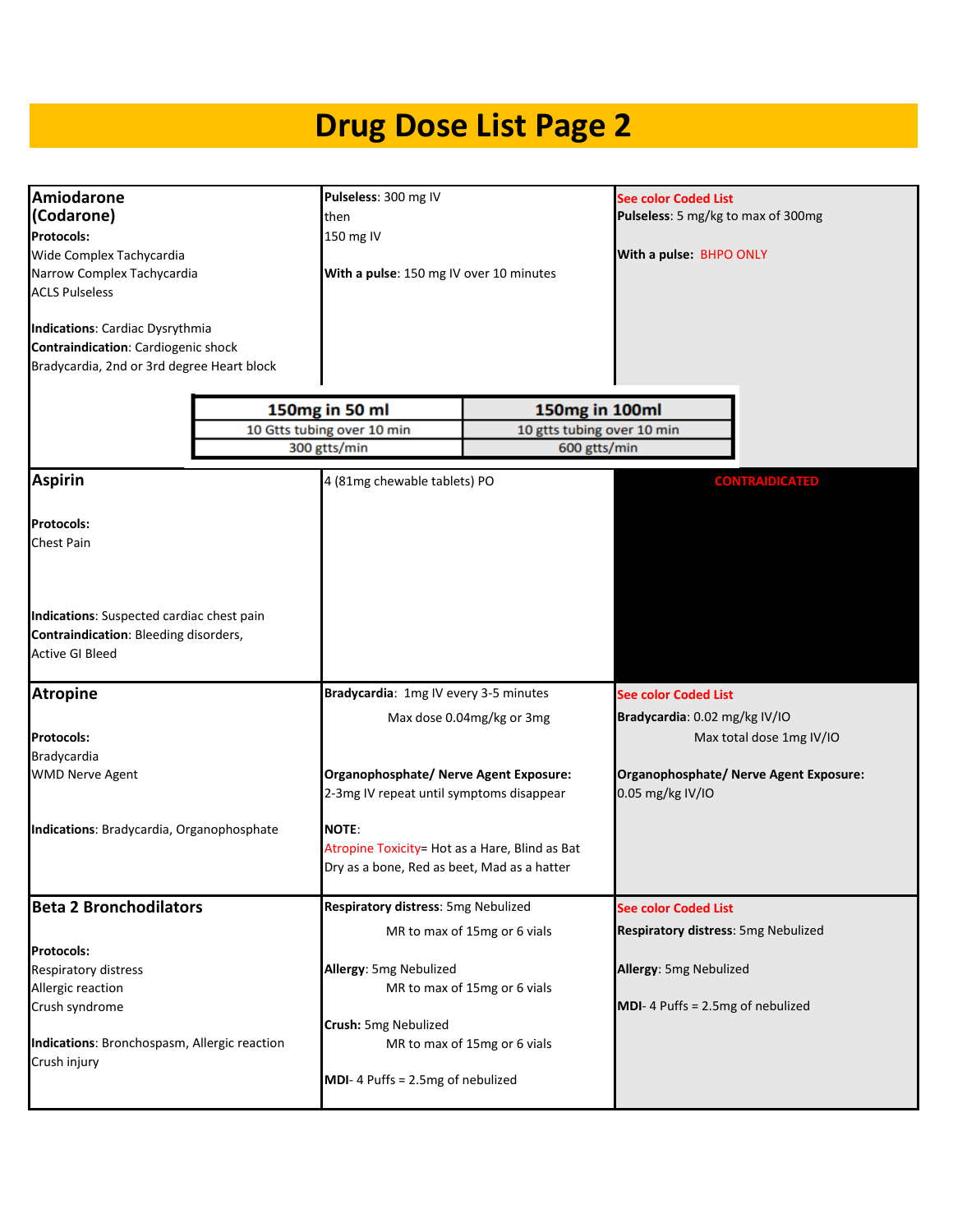| <b>Calcium Chloride</b>                                                                                                                                     | Poisoning: 1-4 Grams IV                                                                                                      | <b>BHPO ONLY</b>                                                                                                 |
|-------------------------------------------------------------------------------------------------------------------------------------------------------------|------------------------------------------------------------------------------------------------------------------------------|------------------------------------------------------------------------------------------------------------------|
| <b>Protocols:</b><br>Poisoning<br>Crush syndrome<br>Suspected hyperkalemia w/ wide complex<br>Indications: Bronchospasm, allergic reaction,<br>crush injury | Crush syndrome: 1 Gram IV/IO BHPO<br>Wide complex tach with suspected<br>hyperkalemia: 1 Gram IV/IO                          | Poisoning: 20mg/kg                                                                                               |
| <b>Dextrose</b><br><b>Protocols:</b><br><b>ALOC</b>                                                                                                         | Hypoglycemia:<br>Oral: 75-100 Grams, Patient able to swallow<br>D-10%: 12.5Grams IV/IO; MR until<br>BG greater than 75mg/dl. | <b>See color Coded List</b><br>Dextrose 10%: 5ml/kg IV/IO<br>NOTE: dose is volume/kg dose not mg                 |
| Indications: Symptomatic hypoglycemia                                                                                                                       |                                                                                                                              |                                                                                                                  |
| <b>Diazepam</b>                                                                                                                                             | Seizure: 2.5-10mg IV/IO slow IVP, MR x1                                                                                      | <b>See color Coded List</b>                                                                                      |
| (Valium)                                                                                                                                                    | Max dose of 20mg                                                                                                             | Seizure: 0.2 mg/kg IV/IO/IM                                                                                      |
| Protocols:                                                                                                                                                  |                                                                                                                              |                                                                                                                  |
| Seizure<br>Behavioral emergency                                                                                                                             | IM Dose: 10mg deep IM, MRx1<br>Max dose of 20mg                                                                              | Rectal dose: 0.5mg/kg rectally                                                                                   |
| <b>Indications: Seizure, Anxiety</b><br>Contraindication: Hypotension<br>Respiratory depression, Head injury<br>Alcohol / Drug intoxication                 |                                                                                                                              | <b>MAX DOSE:</b><br>Under 5 yrs: 5mg<br>Children over 5yrs: 10mg                                                 |
| Diphenhydramine                                                                                                                                             | Oral: 50mg PO                                                                                                                | <b>See color Coded List</b>                                                                                      |
| (Benadryl)<br><b>Protocols:</b><br>Allergic reaction<br>Nausea/ Vomiting                                                                                    | IV/IO/IM: 1mg/kg IV/IO to max of 50mg                                                                                        | Oral greater than 1 yr old: 12.5mg elixer<br>Oral 15-30 kg: 25mg elixer<br>IV/IO/IM: 1mg/kg IV/IO to max of 25mg |
| Indications: Allergic reaction, N/V<br><b>Contraindication: Acute asthma attack</b>                                                                         |                                                                                                                              |                                                                                                                  |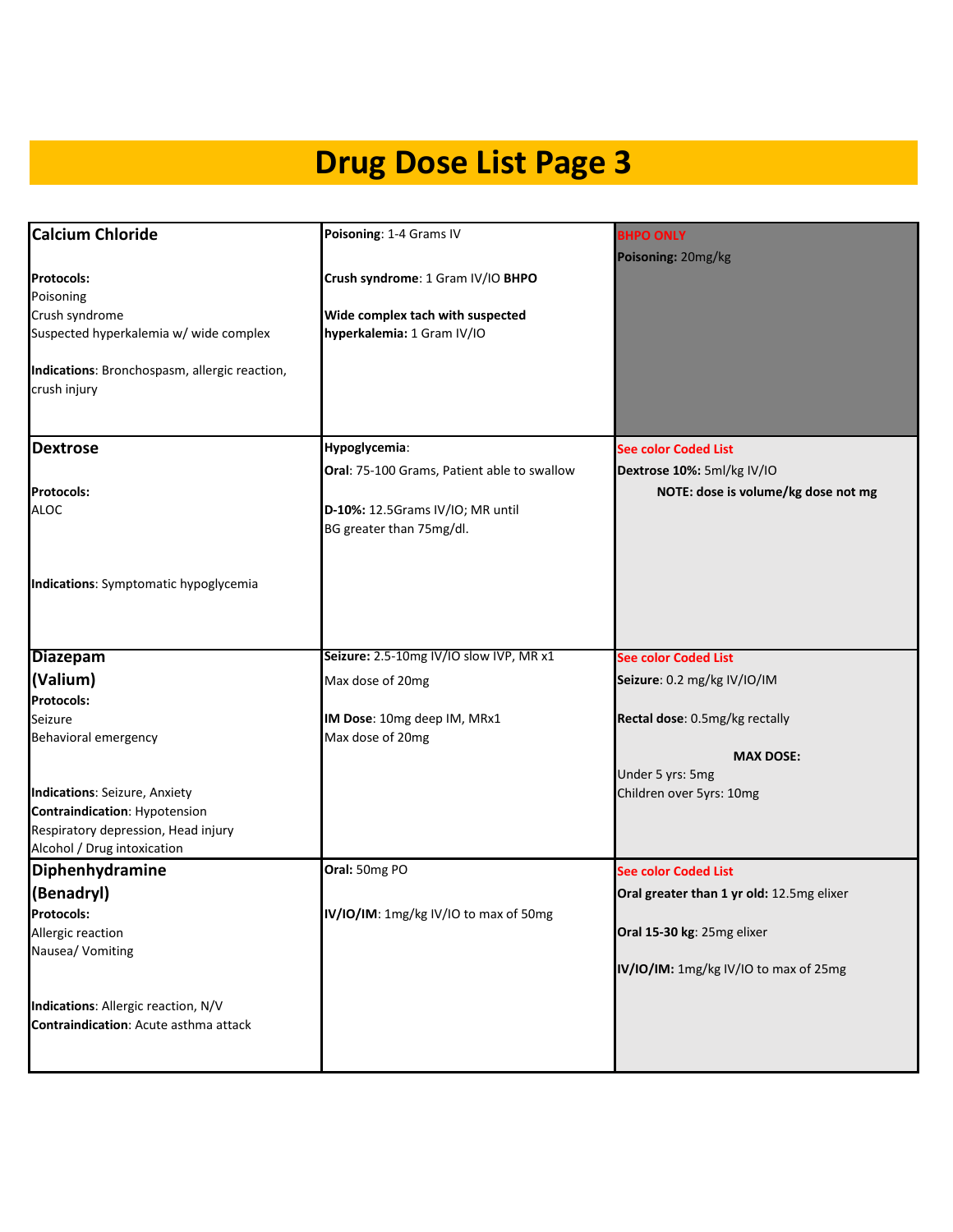| <b>Dopamine</b>                           |                                                                                         |              | Dose 400mg in 250ml (1600mcg/ml): | <b>BHPO</b>                   |              |
|-------------------------------------------|-----------------------------------------------------------------------------------------|--------------|-----------------------------------|-------------------------------|--------------|
|                                           |                                                                                         |              | 5, 10, 15 or 20mcg/kg/minute      |                               |              |
| <b>Protocols:</b><br>Bradycardia          |                                                                                         |              |                                   |                               |              |
| <b>Non Traumatic Shock</b><br><b>ROSC</b> |                                                                                         |              |                                   |                               |              |
| Hypovolemia                               | Indications: Hypotension post Push dose Epi<br>Contraindication: Tachyarrythmia, VF, VT |              |                                   |                               |              |
|                                           |                                                                                         |              | <b>USING 60gtts TUBING</b>        |                               |              |
|                                           | <b>Patient Weight</b>                                                                   | 5 mcg/kg/min |                                   | 10 mcg/kg/min   15 mcg/kg/min | 20mcg/kg/min |
|                                           | 40 <sub>kg</sub>                                                                        | 8            | 15                                | 23                            | 30           |
|                                           | 45 <sub>kg</sub>                                                                        | 8            | 17                                | 25                            | 34           |
|                                           | 50 <sub>kg</sub>                                                                        | 9            | 19                                | 28                            | 38           |
|                                           | 55kg                                                                                    | 0            | 21                                | 31                            | 41           |
|                                           | 60 <sub>kg</sub>                                                                        | 11           | 23                                | 34                            | 45           |
|                                           | 65kg                                                                                    | 12           | 24                                | 37                            | 49           |
|                                           | 70 <sub>kg</sub>                                                                        | 13           | 26                                | 39                            | 53           |
|                                           | 75kg                                                                                    | 14           | 28                                | 42                            | 56           |
|                                           | 80 <sub>kg</sub>                                                                        | 15           | 30                                | 45                            | 60           |
|                                           | 85kg                                                                                    | 16           | 32                                | 48                            | 64           |
|                                           | 90 <sub>kg</sub>                                                                        | 17           | 34                                | 51                            | 68           |
|                                           | 95kg                                                                                    | 18           | 36                                | 53                            | 71           |
|                                           | <b>100kg</b>                                                                            | 19           | 38                                | 56                            | 75           |
|                                           | 105kg                                                                                   | 20           | 39                                | 59                            | 79           |
|                                           | <b>110kg</b>                                                                            | 21           | 41                                | 62                            | 83           |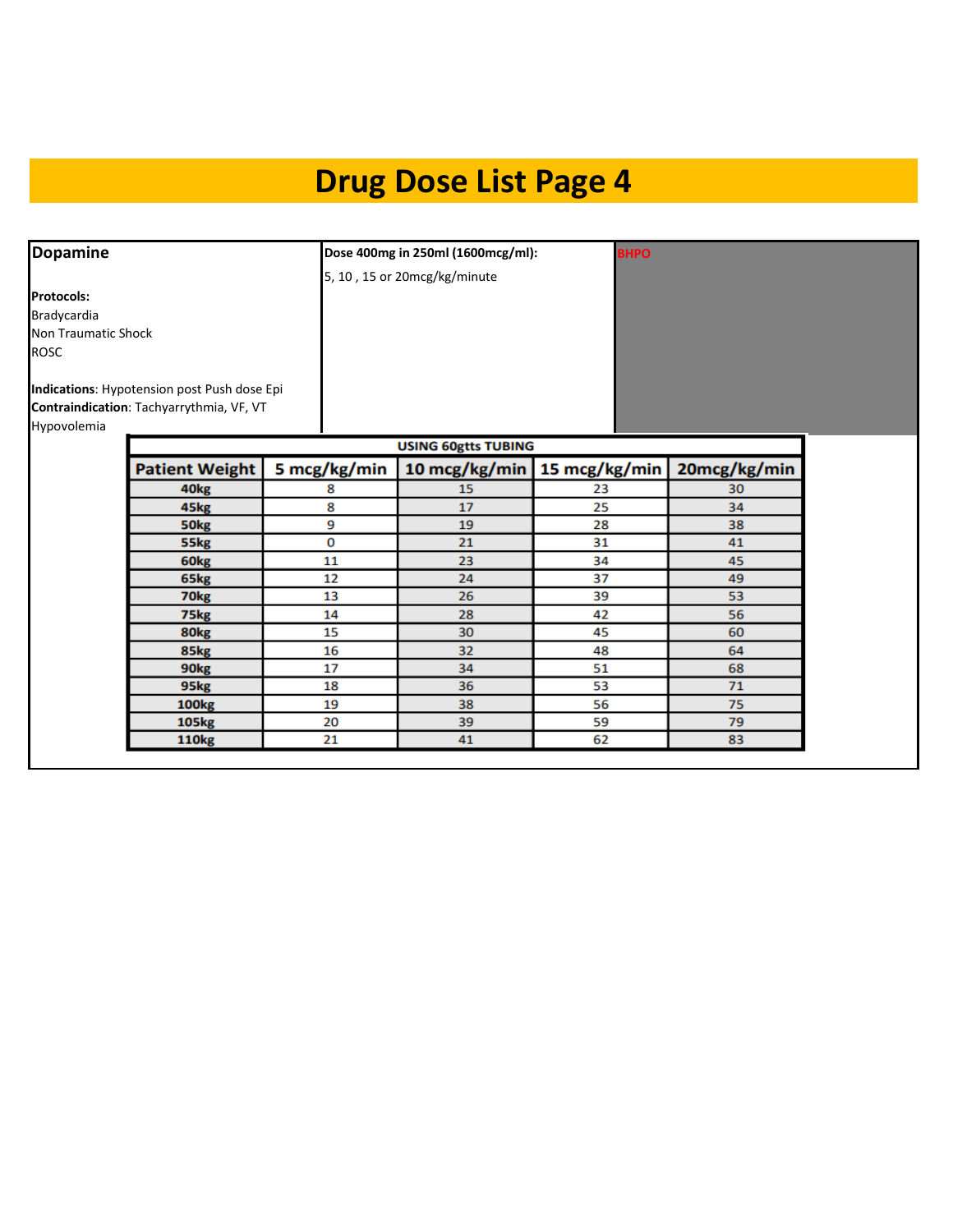| <b>Epinephrine</b>                                 | Pulseless: 1mg 1:10,000 q 5minutes          | <b>See color Coded list</b>                 |
|----------------------------------------------------|---------------------------------------------|---------------------------------------------|
|                                                    |                                             | Pulseless: 0.01mg/kg 1:10,000 q 5 min IV/IO |
| <b>Protocols:</b>                                  | Allergic reaction EMT: 0.3mg IM             |                                             |
| <b>Pulseless CPR</b>                               |                                             | Subq dose: 0.01mg/kg 1:1,000 Max 0.3mg      |
| Allergic reaction                                  | Allergic reaction ALS: 0.3-0.5mg IM         |                                             |
| Respiratory distress broncospasm                   | Anaphylaxisis 0.01mg/kg IV/IO (Max 0.5mg)   | Stridor: 1mg 1:1000 with saline to make 5cc |
| Respiratory distress Stridor                       | Stridor: 1mg 1:1000 with saline to make 5cc | <b>Nebulized</b>                            |
| Non traumatic shock                                |                                             |                                             |
| <b>Indications: Hypotension post Push dose Epi</b> | <b>Shock:</b>                               | Shock:                                      |
| Contraindication: Tachyarrythmia, VF, VT,          | Push Dose: 5-10mcg q 5 minutes              | Push Dose: 5-10mcg q 5 minutes              |
| Hypovolemia                                        | Drip: 1mg into 250ml bag                    |                                             |
|                                                    | $2-10$ mcg/min                              |                                             |

#### **PUSH DOSE How to mix: (1mcg/ml)**

1. Prepare a 10ml syringe with 9ml of saline.

2. Draw 1ml of Epinephrine 1:10,000 into same syringe-mix

3. Label syringe Epi 10mcg/ml

**OR**

1. Take Epinephrine 1:10,000 concentration (1 mg/10 ml) and waste 9 ml of Epinephrine

2. In same syringe draw 9 ml of saline from the patient's IV bag & shake well

3. Label syringe Epi 10mcg/ml

|                                      |                       | <b>USING 60 gtts TUBING</b>               |                  |                                             |
|--------------------------------------|-----------------------|-------------------------------------------|------------------|---------------------------------------------|
| Epi Drip:                            | <b>Desired Dose</b>   | 1mg in 250 ml (4mcg/cc)                   |                  |                                             |
|                                      | mcg/min               | ml/min                                    | gtts/min (ml/hr) |                                             |
|                                      | 1                     | 0.25                                      | 15               |                                             |
|                                      | $\mathbf{z}$          | 0.5                                       | 30               |                                             |
|                                      | 3                     | 0.75                                      | 45               |                                             |
|                                      | 4                     | 1                                         | 60               |                                             |
|                                      | 5                     | 1.25                                      | 75               |                                             |
|                                      | 6                     | 1.5                                       | 90               |                                             |
|                                      | 7                     | 1.75                                      | 105              |                                             |
|                                      | 8                     | $\overline{2}$                            | 120              |                                             |
|                                      | 9                     | 2.25                                      | 135              |                                             |
|                                      | 10                    | 2.5                                       | 150              |                                             |
| Fentanyl                             | Pain: IV/IO 25-50 mcg |                                           |                  | <b>See color Coded List</b>                 |
|                                      | MR every 5 minutes    |                                           |                  | Initial dosing should be IN:                |
| <b>Protocols:</b>                    |                       | Total Max dose 200mcg or 20mg total opiod |                  | IN: 1mcg/kg max 50 mcg; half into each nare |
| Pain management                      |                       |                                           |                  |                                             |
|                                      |                       | IN: 50mcg Half dose into each nare        |                  | IV/IO 0.5-1 mcg/kg MR every 5 minutes       |
|                                      | MR every 5 minutes    |                                           |                  | max single dose 50 mcg                      |
|                                      |                       | Total Max dose 200mcg or 20mg total opiod |                  | Total max dose 100mcg                       |
| Indications: Moderate to severe pain |                       |                                           |                  |                                             |
| Contraindication: Hypotension,       |                       |                                           |                  |                                             |
| Respiratory depression,              |                       |                                           |                  |                                             |
| GCS less than 14                     |                       |                                           |                  |                                             |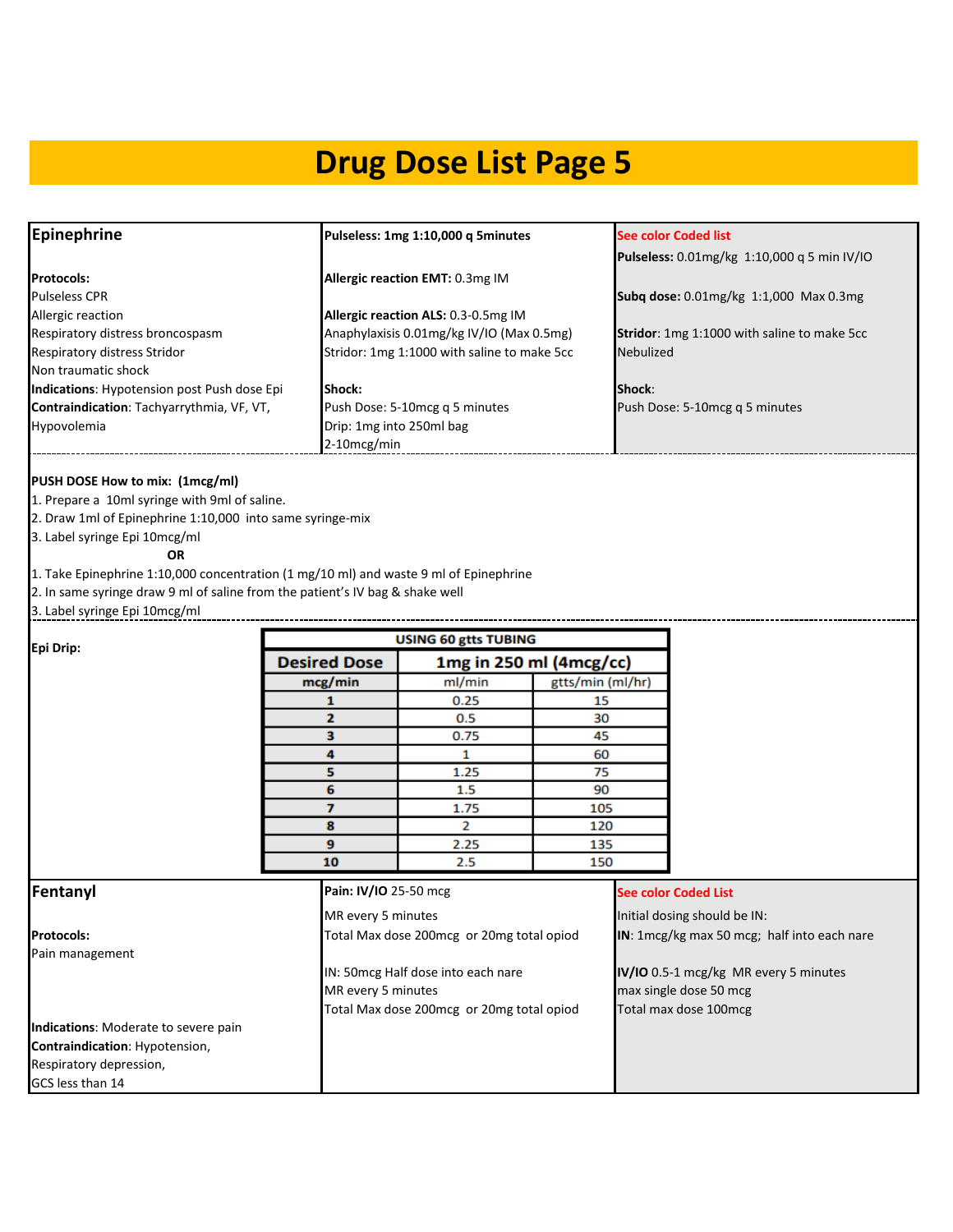| Glucagon                                                                                                                                                                 | Hypoglycemia: 1 mg (1 unit) IM                                                                                             |                                          | <b>See color Coded List</b>                                                           |
|--------------------------------------------------------------------------------------------------------------------------------------------------------------------------|----------------------------------------------------------------------------------------------------------------------------|------------------------------------------|---------------------------------------------------------------------------------------|
| <b>Protocols:</b><br><b>ALOC</b><br>Poisoning/Overdose<br>Allergic reaction                                                                                              | Beta Blocker OD: 1mg IV/IO<br>Allergic reaction not responsive to<br>other treatment (on Beta Blockers):<br>1mg slow IV/IO |                                          | Hypoglycemia: 0.1 mg/kg max of 1 mg IM                                                |
| Indications: Hypoglycemia                                                                                                                                                |                                                                                                                            |                                          |                                                                                       |
| Ibuprofen                                                                                                                                                                | Fever: 400-600mg Orally                                                                                                    |                                          | <b>See color Coded List</b>                                                           |
| (Advil)<br><b>Protocols:</b><br>Sepsis / Fever control                                                                                                                   |                                                                                                                            |                                          | Fever (Older than 6 months): 10mg/kg                                                  |
| <b>Indications: Fever</b><br>Contraindication: Actively bleeding,<br>Renal Disease/Kidney transplant,<br>Pregnant, less than 6 months old                                |                                                                                                                            |                                          |                                                                                       |
| Ipratropium                                                                                                                                                              |                                                                                                                            | Respiratory Distress: 500mcg mixed with  | <b>See color Coded List</b>                                                           |
| (Atrovent)<br><b>Protocols:</b><br>Respiratory distress<br>Allergic reaction                                                                                             | 5mg of Albuterol                                                                                                           | <b>DO NOT REPEAT Atrovent</b>            | Respiratory Distress: 500mcg mixed with<br>5mg of Albuterol<br>DO NOT REPEAT Atrovent |
| Indications: Bronchospasm, Allergic reaction                                                                                                                             |                                                                                                                            |                                          |                                                                                       |
| Ketamine                                                                                                                                                                 |                                                                                                                            | Pain: 0.15 mg/kg to max 30mg over 5 min  | <b>CONTRAIDICATED</b>                                                                 |
| <b>Protocols:</b><br>Pain management                                                                                                                                     | mixed in 50ml or 100ml bag                                                                                                 | May repeat x3 to Total max dose of 100mg |                                                                                       |
|                                                                                                                                                                          | <b>MUST USE ETCo2</b>                                                                                                      |                                          |                                                                                       |
| Indications: Acute pain due to trauma/burn,<br>Contraindication: non EMS intiated opiod use<br>GCS less than 15, suspected drug/etoh use,<br>Age less than 15, pregnancy |                                                                                                                            |                                          |                                                                                       |
| Dose in 50 ml                                                                                                                                                            |                                                                                                                            | Dose in 100ml                            |                                                                                       |
| 10 Gtts tubing over 5 min                                                                                                                                                |                                                                                                                            | 10 gtts tubing over 5 min                |                                                                                       |

| 10 Gtts tubing over 5 min | 10 gtts tubing over 5 min |
|---------------------------|---------------------------|
| .                         |                           |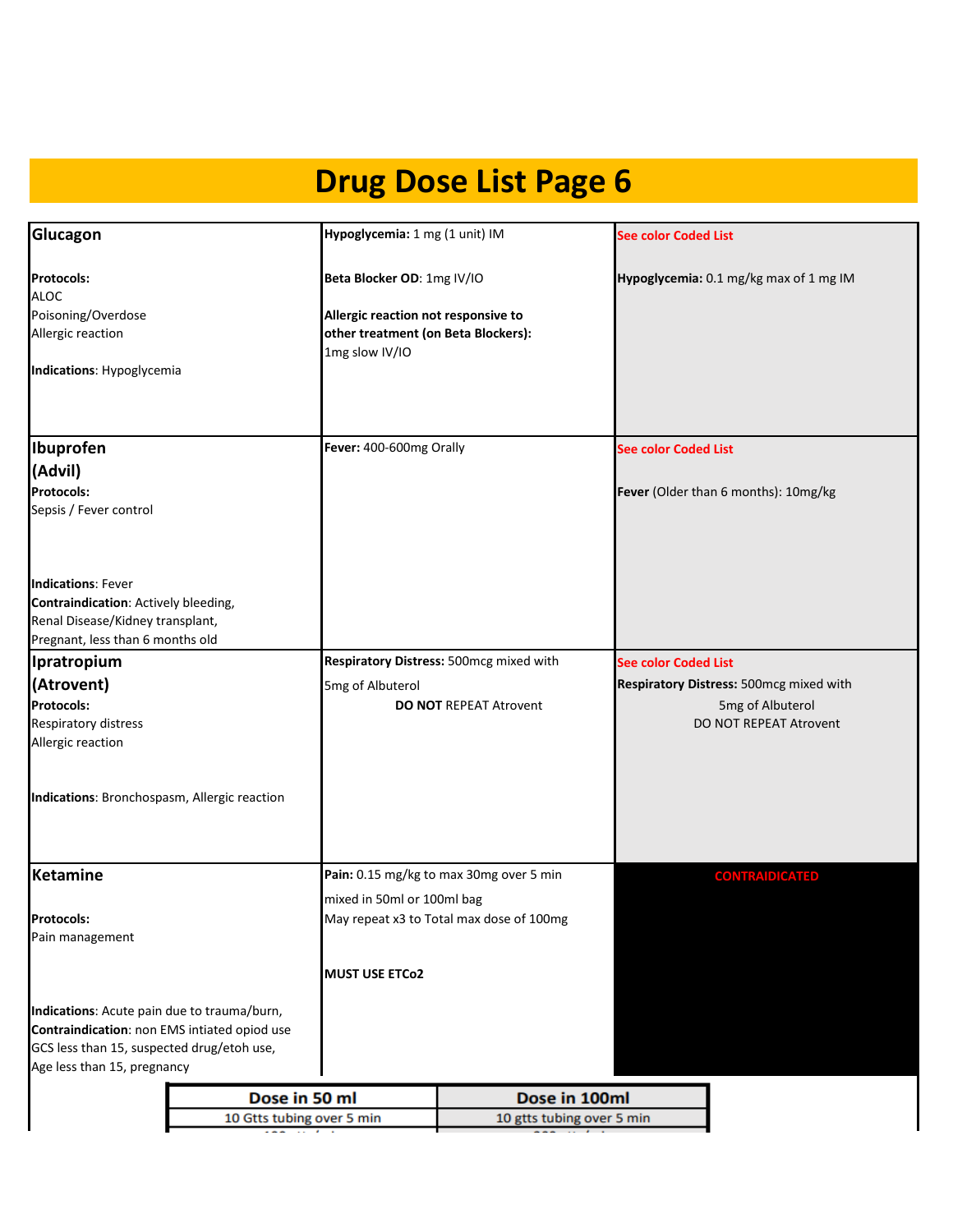| Ketorlac                                         |                         | Pain: 0.5 mg/kg max of 30mg IM, IN, IV/IO    |                  | <b>See color Coded List</b>               |
|--------------------------------------------------|-------------------------|----------------------------------------------|------------------|-------------------------------------------|
|                                                  |                         |                                              |                  | Pain: patient greater than 2 years old:   |
| <b>Protocols:</b>                                | Over 65 y/o <b>BHPO</b> |                                              |                  | 0.5mg/kg max of 15mg IM IN, IV/IO         |
| Pain management                                  |                         |                                              |                  |                                           |
|                                                  |                         |                                              |                  |                                           |
|                                                  |                         |                                              |                  |                                           |
| Indications: Moderate to severe pain             |                         |                                              |                  |                                           |
| Contraindication: Renal disease, GI Bleed,       |                         |                                              |                  |                                           |
| Less than 2 yrs old, Steriod use                 |                         |                                              |                  |                                           |
| Preganancy, Asthma, Anti-Coagulation meds        |                         |                                              |                  |                                           |
| Lidocaine                                        | VF/VT: 1.5 mg/kg IV/IO  |                                              |                  | <b>See color Coded List</b>               |
| (Xylocaine)                                      | MR 0.75 mg/kg           |                                              |                  | VF/VT: 1 mg/kg to max of 100mg x1         |
| Protocols:                                       |                         | Max total dose: 3 mg/kg                      |                  | further per <b>BHPO</b>                   |
| Wide Complex Tachycardia                         |                         |                                              |                  |                                           |
| Narrow Complex Tachycardia                       |                         | Infusion 1gm in 250cc (4mg/ml): 2-4 mg/min   |                  |                                           |
| <b>ACLS Pulseless</b>                            |                         |                                              |                  |                                           |
| IO training                                      |                         | IO pain management: 0.5mg/kg (wait 60 sec    |                  | IO pain management: 0.5mg/kg (wait 60 sec |
| Indications: Cardiac Dysrythmia, IO              |                         | before flushed with saline)                  |                  | before flushed with saline)               |
| Contraindication: Supraventricular dysrthmia,    | Max dose: 50mg          |                                              |                  | Max dose: 20mg                            |
| Bradycardia, 2nd or 3rd degree Heart block       |                         | RSI pretreatment in acute head injury:1mg/kg |                  |                                           |
| Lorazepam                                        |                         | Anxiety/Sedation: 1mg IV/IO                  |                  | <b>BHPO ONLY</b>                          |
| (Ativan)                                         |                         |                                              |                  |                                           |
| Protocols:                                       |                         |                                              |                  |                                           |
| Behavioral emergency                             |                         |                                              |                  |                                           |
|                                                  |                         |                                              |                  |                                           |
| Indications: Anxiety, Sedation                   |                         |                                              |                  |                                           |
| Contraindication: Respiratory depression,        |                         |                                              |                  |                                           |
| NO other Benzodiazepine or opiate by EMS         |                         |                                              |                  |                                           |
|                                                  |                         |                                              |                  |                                           |
| <b>Magnesium sulfate 50%</b>                     | Torsades de Pointes:    |                                              |                  | <b>BHPO ONLY</b>                          |
|                                                  |                         | 1-2 gm IV/IO over 1-2 min                    |                  |                                           |
| <b>Protocols:</b>                                |                         | Eclampsia: 4 gms over 20 minutes             |                  |                                           |
| Obstetric Emergencies                            | further via <b>BHPO</b> |                                              |                  |                                           |
| Wide Complex Tachycardia                         |                         |                                              |                  |                                           |
|                                                  | Respiratory: BHPO       |                                              |                  |                                           |
| Indications: Eclampsia, Torsades de Pointes      |                         |                                              |                  |                                           |
| Contraindication: Respiratory depression,        |                         |                                              |                  |                                           |
| Heart Blocks, Recent MI, Hypotension,            |                         |                                              |                  |                                           |
| Fluid overload, Digitalis use, Dialysis patients |                         |                                              |                  |                                           |
|                                                  |                         | <b>USING 60 gtts TUBING</b>                  |                  |                                           |
|                                                  |                         | 50cc bag                                     | 100cc bag        |                                           |
|                                                  | <b>Total Dose</b>       | gtts/min (ml/hr)                             | gtts/min (ml/Hr) |                                           |
|                                                  | 4 gms (40cc)            |                                              |                  |                                           |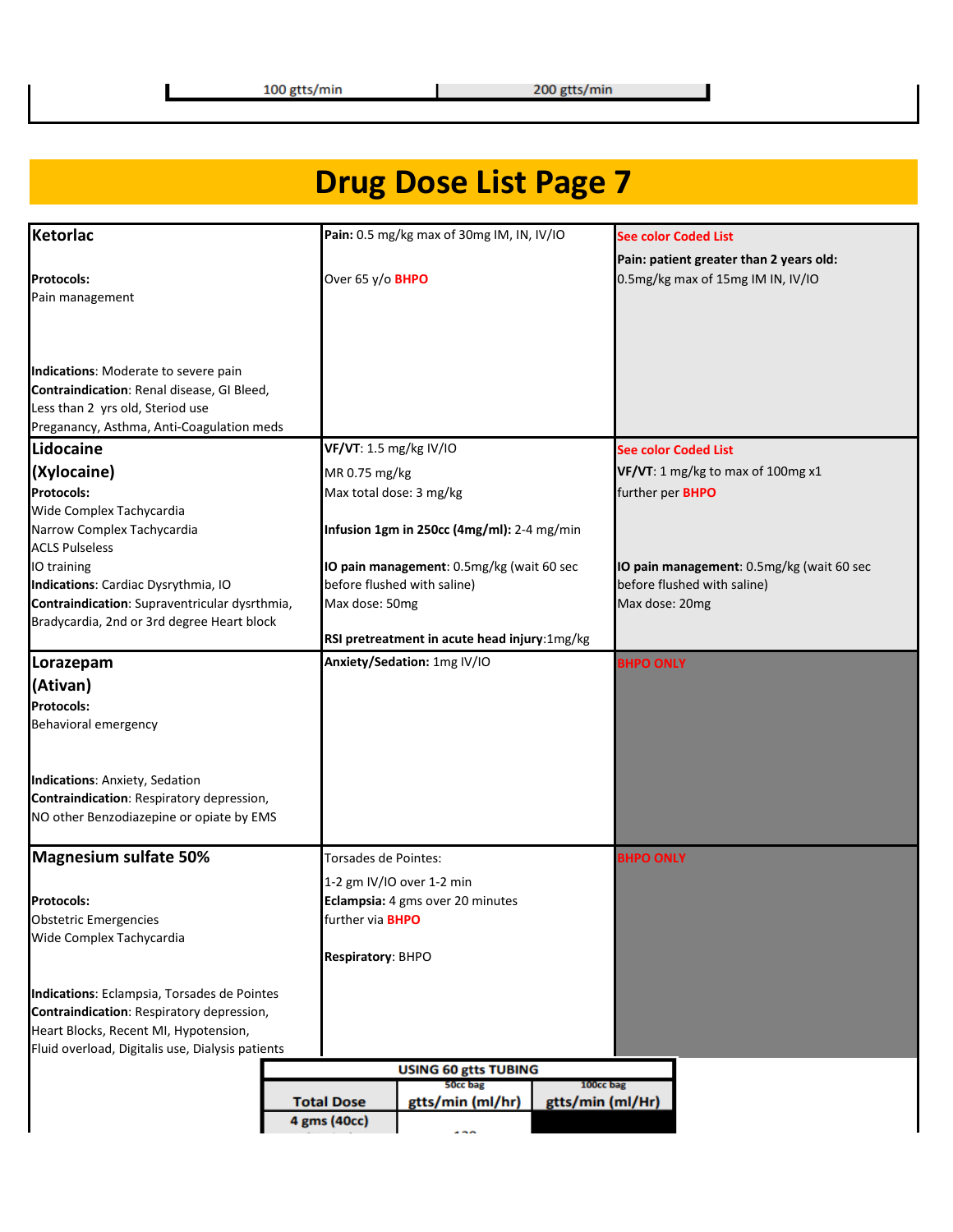120

 $\begin{array}{c} (50cc \text{ bag}) \\ 4 \text{ gms} (80cc) \\ (100cc \text{ bag}) \end{array}$ 

 $240$ 

| Midazolam                                                             | Seizure:                                                                | <b>See color Coded List</b>           |
|-----------------------------------------------------------------------|-------------------------------------------------------------------------|---------------------------------------|
| (Versed)                                                              | IM 10mg                                                                 | Seizure:                              |
| Protocols:                                                            | IN: 0.2mg/kg max 10mg dose MR x1                                        | IV/IN 0.2 mg/kg                       |
| Seizure                                                               | IV/IO: 5mg slow IVP, MR every 2 min                                     | PR 0.3 mg/kg                          |
| Behavioral emergency                                                  | to stop seizure Max dose 10mg                                           |                                       |
|                                                                       | Total max dose 20mg                                                     |                                       |
|                                                                       |                                                                         |                                       |
| Indications: Seizure, Anxiety<br>Contraindication: Hypotension, Shock | Cardioversion/pacing: 0.5mg increments IV or<br>IO to a max dose of 5mg |                                       |
| Narrow angle glaucoma (relative)                                      |                                                                         |                                       |
|                                                                       | Anxiety/Behavioral: 1-2mg IV/IO                                         |                                       |
|                                                                       | max dose 2mg                                                            |                                       |
|                                                                       | IM/IN: 2-5mg max dose 5mg                                               |                                       |
|                                                                       | MR every 20-30 min max total dose 15mg                                  |                                       |
|                                                                       | Pain-IV/IO: 1mg may repeat x1 after 5 min                               |                                       |
| <b>Morphine</b>                                                       | Pain: 2-5mg IV increments every 5-10                                    | <b>See color Coded List</b>           |
|                                                                       | MR as needed                                                            | 0.1 mg/kg IV/IO MR every 5-10 minutes |
| <b>Protocols:</b>                                                     | IM: 5-10mg every 5-10 minutes                                           | max single dose 2.5 mg                |
| Pain Management                                                       | Max Total dose 20mg                                                     | IM: 0.1mg/kg                          |
| <b>Chest Pain</b>                                                     |                                                                         | Total max dose 10mg                   |
|                                                                       | Chest Pain: 2mg increments every 5-10 min                               |                                       |
|                                                                       | Max Total dose 20mg                                                     |                                       |
| Indications: Pain, Cardiac Chest Pain                                 |                                                                         |                                       |
| Contraindication: Hypotension                                         |                                                                         |                                       |
| Respiratory depression,                                               |                                                                         |                                       |
| Head Injury                                                           |                                                                         |                                       |
| <b>Naloxone</b>                                                       | IV: 0.5-2mg SIVP                                                        | <b>See color Coded List</b>           |
| (Narcan)                                                              | Max dose 4mg                                                            | IM/IN/IV/IO: 0.1 mg/kg<br>Max 4mg     |
| Protocols:                                                            |                                                                         |                                       |
| <b>ALOC</b>                                                           | IM/IN: 2mg                                                              |                                       |
|                                                                       | Max dose 4mg                                                            |                                       |
|                                                                       |                                                                         |                                       |
| <b>Indications: Suspected narcotic</b>                                |                                                                         |                                       |
| Respiratory depression                                                |                                                                         |                                       |
| Contraindication: Do not give to intubated                            |                                                                         |                                       |
| patients                                                              |                                                                         |                                       |
| Nitroglycerin (tab or spray)                                          | Chest Pain:                                                             | <b>CONTRAIDICATED</b>                 |
|                                                                       | SL: 0.4mg MR every 5 minutes                                            |                                       |
| <b>Protocols:</b>                                                     | Max of 4 doses (1.6mg)                                                  |                                       |
| Chest Pain                                                            |                                                                         |                                       |
| Respiratory distress (Pulmonary Edema)                                | Respiratory distress (CHF/Pulmonary Edema):                             |                                       |
|                                                                       | SBP greater than 200: 1.2mg SL                                          |                                       |
|                                                                       | SBP 150-200: 0.8mg SL                                                   |                                       |
| Indications: Cardiac chest pain / angina,                             | SBP 100-150: 0.4mg SL                                                   |                                       |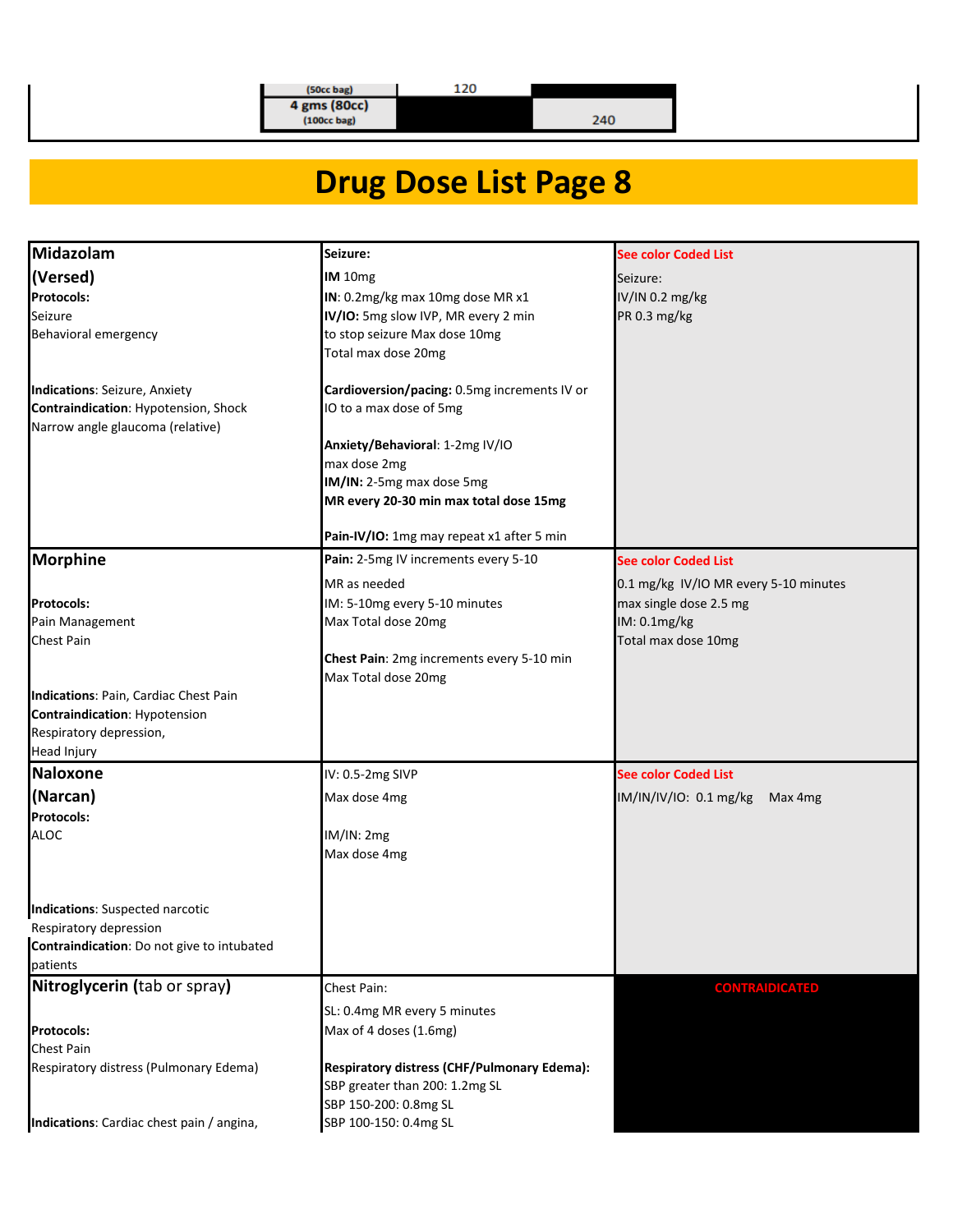| Nitroglycerin (2% Paste)                                   | Chest Pain:                                    |                               | <b>CONTRAIDICATED</b>           |
|------------------------------------------------------------|------------------------------------------------|-------------------------------|---------------------------------|
|                                                            | 1" Transdermally to Chest                      |                               |                                 |
| <b>Protocols:</b>                                          |                                                |                               |                                 |
| <b>Chest Pain</b>                                          |                                                |                               |                                 |
| Respiratory distress (Pulmonary Edema)                     | Respiratory distress (CHF/Pulmonary Edema):    |                               |                                 |
|                                                            | 1" Transdermally to Chest                      |                               |                                 |
| Indications: Cardiac chest pain / angina,                  |                                                |                               |                                 |
| Respiratory distress (CHF/Pulmonary Edema)                 |                                                |                               |                                 |
| Contraindication: Intracranial pressure,                   |                                                |                               |                                 |
| Hypotension, Erectile dysfunction drugs                    |                                                |                               |                                 |
| <b>Ondansetron</b>                                         | IV/IO/IM: 4mg SIVP may repeat every 15min      |                               | <b>See color Coded List</b>     |
| (Zofran)                                                   | MR to Max dose of 12mg                         |                               | IM/IV/IO: 0.15 mg/kg<br>Max 4mg |
| <b>Protocols:</b>                                          |                                                |                               | Repeat BHPO only                |
| Routine medical care                                       | Orally: 4mg ODT may repeat every 15min         |                               |                                 |
|                                                            |                                                |                               | Orally only if > 20kg: 4mg ODT  |
|                                                            |                                                |                               |                                 |
| <b>Indications: Nausea/Vomiting</b>                        |                                                |                               |                                 |
|                                                            |                                                |                               |                                 |
| Contraindication: Caution with prolonged QT,               |                                                |                               |                                 |
| <b>BHPO</b> if pregnant                                    |                                                |                               |                                 |
| <b>Oxytocin</b>                                            | IV/IO: 20-40 Milliunits per minute             |                               | <b>CONTRAIDICATED</b>           |
| (Pitocin)                                                  |                                                |                               |                                 |
| <b>Protocols:</b>                                          | Mix 10 units in a 500ml bag (20 milliunits/ml) |                               |                                 |
| Pregnancy complications / Field delivery                   |                                                |                               |                                 |
|                                                            | <b>USING 60 gtts TUBING</b>                    |                               |                                 |
|                                                            | <b>Total Dose</b>                              | 500cc bag<br>gtts/min (ml/hr) |                                 |
| Indications: Control of postpartum                         |                                                |                               |                                 |
| hemorrhage                                                 | 20 milliunits/min                              | 60                            |                                 |
| Contraindication: Previous C-section,                      | 40 milliunits/min                              | 120                           |                                 |
| Prior to delievery of baby/placenta                        |                                                |                               |                                 |
| <b>Sodium Bicarbonate</b>                                  | Wide complex tach with suspected               |                               | <b>BHPO ONLY</b>                |
|                                                            | Hyperkalemia: 1 meq/kg IV/IO                   |                               | See color Coded List            |
| <b>Protocols:</b>                                          |                                                |                               |                                 |
| Pulseless arrest                                           | Crush Syndrome BHPO ONLY:                      |                               |                                 |
| Crush Syndrome                                             | 1 meq/kg in 1 Liter bagIV/IO                   |                               |                                 |
| Tricyclic Overdose                                         |                                                |                               |                                 |
|                                                            | TCA OD ventricular arrythmia / Hypotensive:    |                               |                                 |
| Indications: Acid base imbalance, Tricyclic OD,            | 1 meg/kg slow IV/IO                            |                               |                                 |
| Crush injury<br>Contraindication: None if life threatening |                                                |                               |                                 |
|                                                            |                                                |                               |                                 |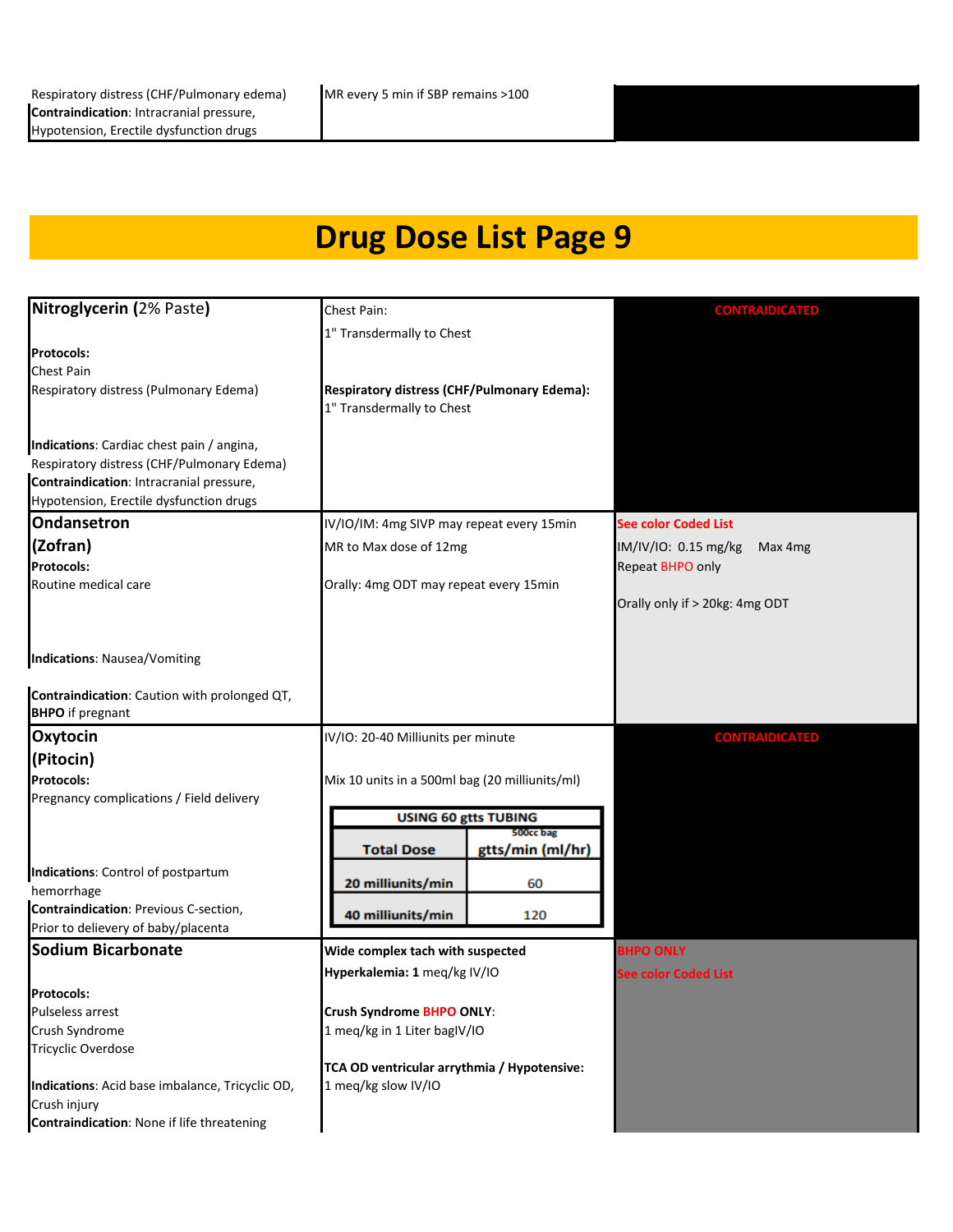| <b>Tranexamic Acid</b>                                                                                   | IV: 1 gram mixed into 100ml bag NS/D5w       |                                  |  |  |
|----------------------------------------------------------------------------------------------------------|----------------------------------------------|----------------------------------|--|--|
| (TXA)                                                                                                    | over 10 minutes                              |                                  |  |  |
| <b>Protocols:</b>                                                                                        | <b>USING 10 gtts TUBING</b>                  |                                  |  |  |
| Trauma, OB/GYN                                                                                           | <b>Total Dose</b>                            | 100cc bag<br>gtts/min            |  |  |
| Indications: Trauma-uncontrolled bleeding,<br>Hypotension, SBP less than 90mmhg                          | 1 Gram                                       | 100                              |  |  |
| Contraindication: 3 hours or more post injury<br>Age less than 15, isolated head injury,<br>spinal shock |                                              |                                  |  |  |
| Verapamil                                                                                                | <b>BHPO</b>                                  |                                  |  |  |
|                                                                                                          | Pretreat with:                               |                                  |  |  |
| <b>Protocols:</b>                                                                                        |                                              | Calcium 1 gm IV/IO over 5-10 min |  |  |
| Trauma                                                                                                   | then 2.5-5 mg slow IV/IO over 1-2 minutes    |                                  |  |  |
|                                                                                                          | Patient greater than 70yrs: administer 2-4mg |                                  |  |  |
| Indications: Second line after adenosine                                                                 | slow IV/IO over 3-4 minutes                  |                                  |  |  |
| Symptomatic Atrial Fibrillation/ Flutter                                                                 |                                              |                                  |  |  |
| <b>Contraindication: WPW, sick sinus syndrome,</b>                                                       |                                              |                                  |  |  |
| Wide complex tachycardia, Beta blockers,                                                                 |                                              |                                  |  |  |
| <b>Heart Failure or Heart Blocks</b>                                                                     |                                              |                                  |  |  |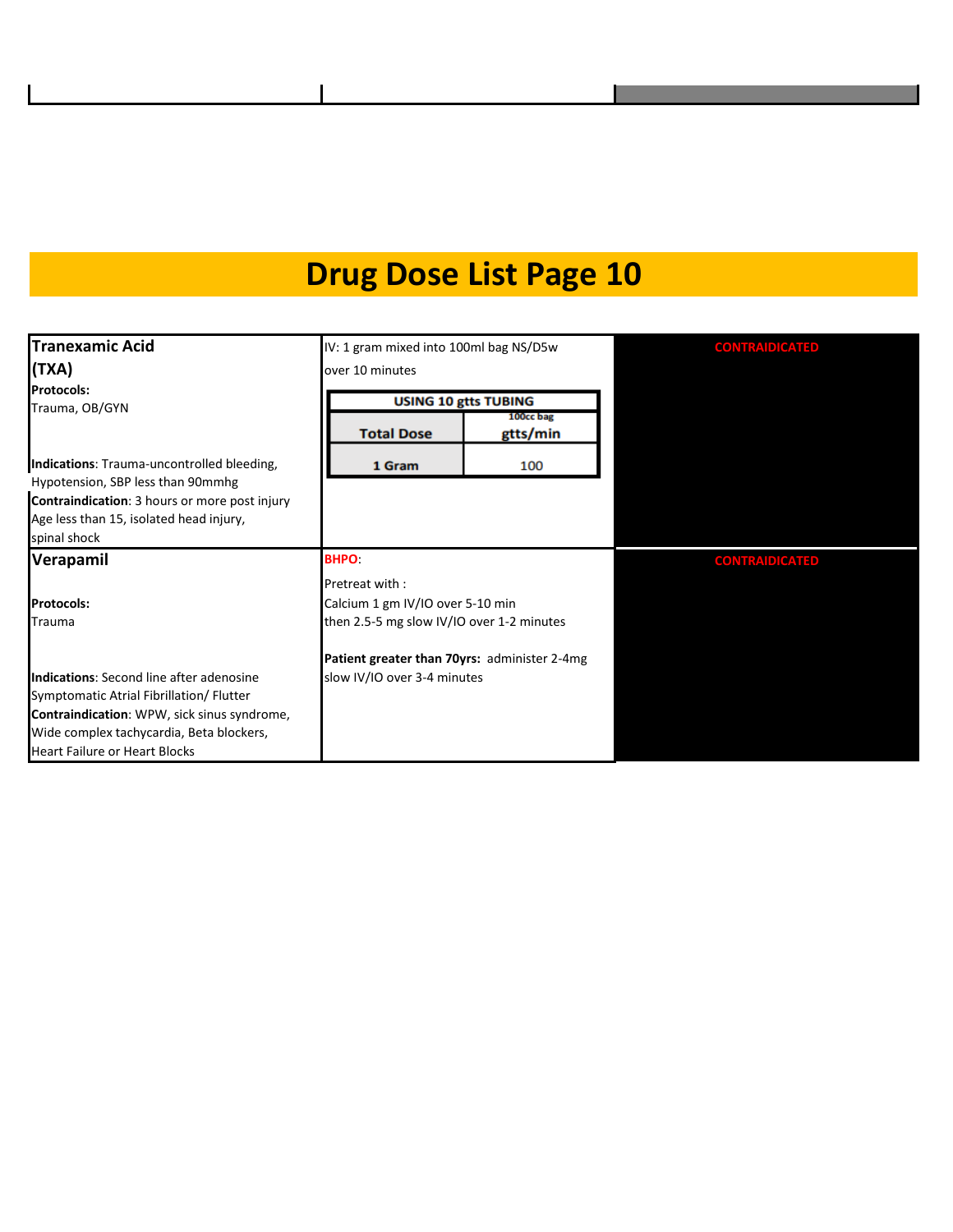# **IFT/Speciality Drug Dose List Page 11**

| <b>Heparin infusion</b>                                   | <b>BHPO for IFT Only:</b> |                                              |                  | <b>CONTRAIDICATED</b> |
|-----------------------------------------------------------|---------------------------|----------------------------------------------|------------------|-----------------------|
|                                                           |                           | Concentration not to exceed 100units/ml      |                  |                       |
|                                                           |                           | Infusion not to exceed 1600 units/hr         |                  |                       |
|                                                           |                           | Continue at constant rate with no regulation |                  |                       |
|                                                           |                           | preformed during transport.                  |                  |                       |
| Indications: continuation for IFT with<br><b>MD Order</b> | D/C per BHPO              |                                              |                  |                       |
|                                                           |                           |                                              |                  |                       |
|                                                           |                           |                                              |                  |                       |
|                                                           |                           |                                              |                  |                       |
| Nitroglycerine infusion                                   | <b>BHPO for IFT Only:</b> |                                              |                  | <b>CONTRAIDICATED</b> |
|                                                           |                           | Titrate 5-10 mcg/min according to            |                  |                       |
|                                                           |                           | parameters established by BHPO.              |                  |                       |
|                                                           |                           |                                              |                  |                       |
|                                                           |                           |                                              |                  |                       |
|                                                           |                           |                                              |                  |                       |
| Indications: Cardiac Chest Pain / Angina                  |                           |                                              |                  |                       |
| Respiratory distress (CHF/Pulmonary Edema)                |                           |                                              |                  |                       |
| Contraindication: Intracranial pressure                   |                           |                                              |                  |                       |
| Hypotension, Erectile dysfunction drugs                   |                           |                                              |                  |                       |
|                                                           |                           | <b>USING 60 gtts TUBING and PUMP</b>         |                  |                       |
|                                                           | <b>Dose ordered</b>       | 50mg/250ml                                   | 25mg/250ml       |                       |
|                                                           | mcg/min                   | gtts/min (ml/hr)                             | gtts/min (ml/hr) |                       |
|                                                           | 5                         | 1.5                                          | з                |                       |
|                                                           | 10                        | 3                                            | 6                |                       |
|                                                           | 9<br>15<br>4.5            |                                              |                  |                       |
|                                                           | 20                        | 6                                            | 12               |                       |
|                                                           | 30                        | 9                                            | 18               |                       |
|                                                           | 40                        | 12                                           | 24               |                       |
|                                                           | 50                        | 15                                           | 30               |                       |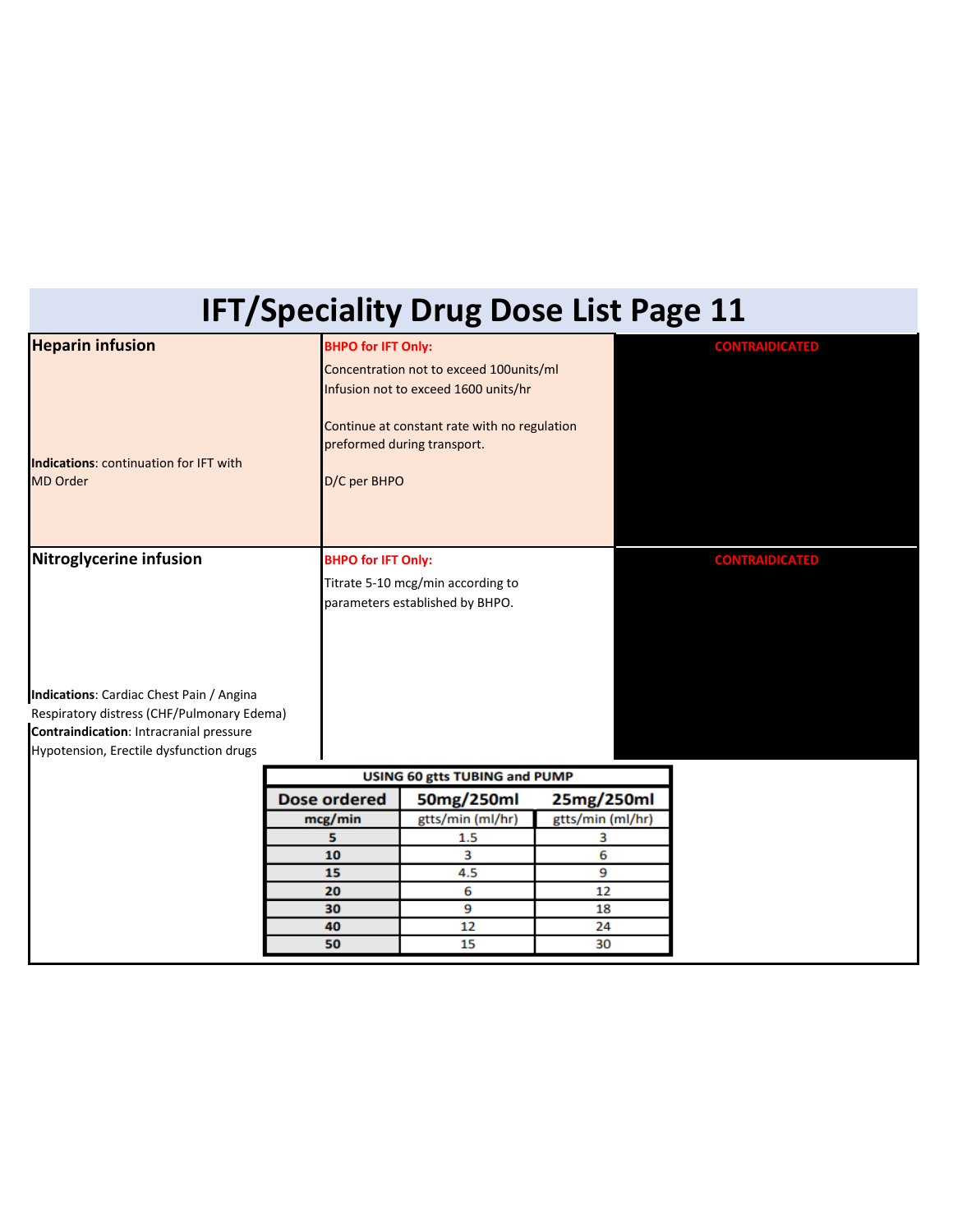## **IFT/Speciality Drug Dose List Page 12**

| Potassium Chloride Infusion                                | <b>BHPO for IFT Only:</b>                                                   | <b>CONTRAIDICATED</b> |
|------------------------------------------------------------|-----------------------------------------------------------------------------|-----------------------|
|                                                            | Concentration not to exceed 40 meq/1000ml                                   |                       |
|                                                            | Infusion not to exceed 10 meq/hr                                            |                       |
|                                                            | Continue at constant rate with no regulation<br>preformed during transport. |                       |
| Indications: continuation for IFT with<br>MD Order         |                                                                             |                       |
|                                                            |                                                                             |                       |
| <b>Pralidoxime chloride</b>                                | <b>BHPO</b>                                                                 | <b>CONTRAIDICATED</b> |
|                                                            | Auto injector IM into large muscle area                                     |                       |
|                                                            |                                                                             |                       |
| <b>Indications: Nerve Agent exposure</b><br><b>SLUDGEM</b> |                                                                             |                       |
|                                                            |                                                                             |                       |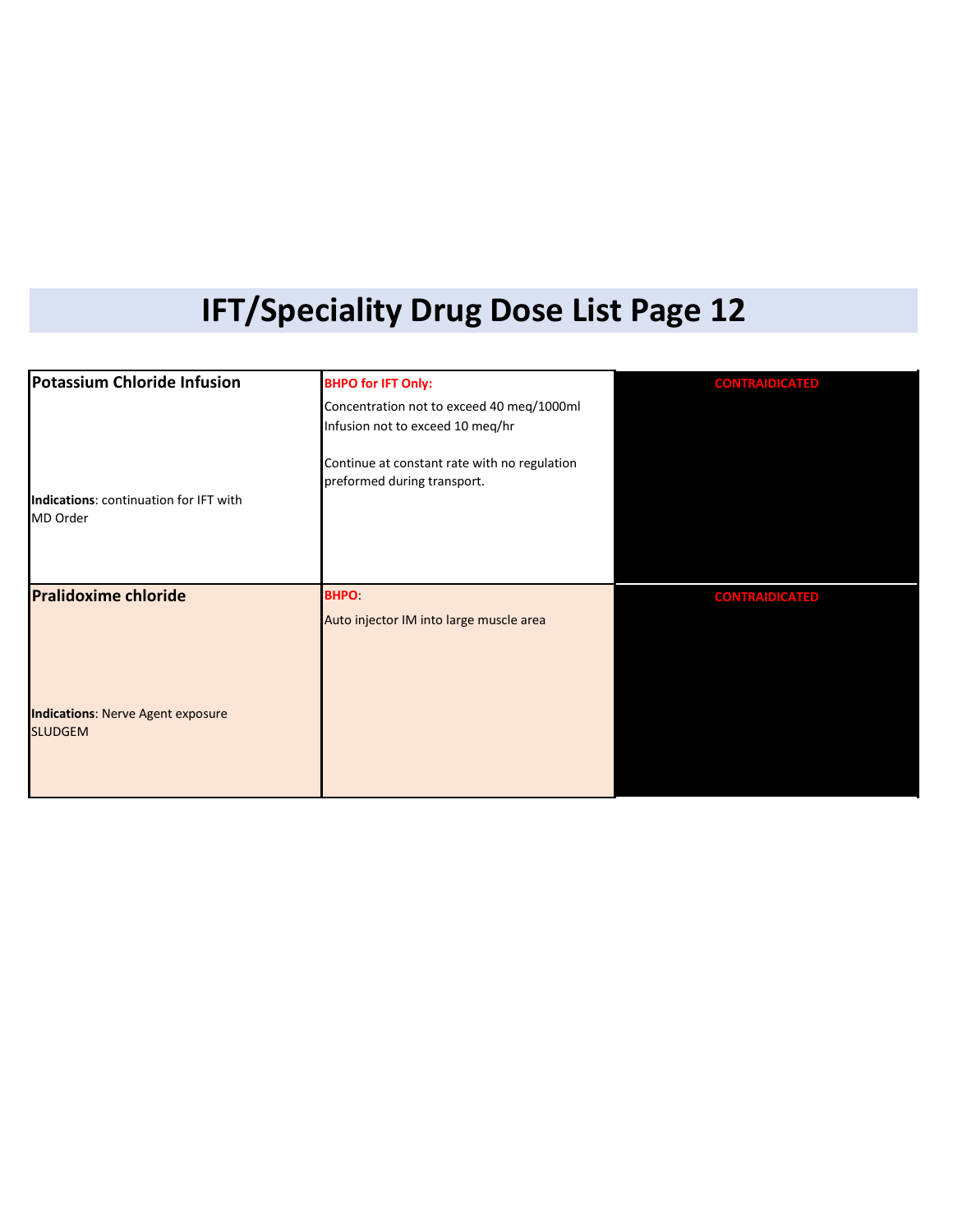| less than Length 59.5 cm          |                              | 3.5-5 kg (Average 4.0kg) |                 |             | 0-3 months old    |                         |                  |
|-----------------------------------|------------------------------|--------------------------|-----------------|-------------|-------------------|-------------------------|------------------|
| Acetominophen                     | <b>NONE</b>                  | Ibuprofen                |                 |             | <b>NONE</b>       | VITAL SIGNS             |                  |
| <b>Activated Charcoal -</b>       | <b>NONE</b>                  | Ipatropium Bromide       |                 |             | Nebulized 500 mcg | <b>BP SYSTOLIC</b>      | $70(+/-25)$      |
| Adenosine                         | IV 0.3 mg repeat dose 0.6 mg | Ketamine                 |                 |             | <b>NONE</b>       | <b>Heart Rate</b>       | 120-150          |
| Amiodarone                        | 20 <sub>mg</sub>             | Ketorlac                 |                 |             | <b>NONE</b>       | Respirations            | 24-48            |
| Aspirin                           | <b>NONE</b>                  | Lidocaine                | $IV/IO$ 4mg     |             | IO for Pain 2mg   | <b>AIRWAY EQUIPMENT</b> |                  |
| <b>Atropine</b>                   | $0.08$ mg                    | Lorazepam                |                 |             | <b>NONE</b>       |                         | Igel size 1      |
| Beta 2 Bronchodilator             | 2.5mg nebulized              | Magnesium                |                 |             | <b>NONE</b>       | <b>DEFIBRILLATION</b>   |                  |
| <b>Calcium</b>                    | 80 <sub>mg</sub>             | Midazolam                | IV/IO/IN 0.8 mg |             | <b>PR 1.2mg</b>   |                         | 8J, 16J          |
| Dextrose 10%                      | 20 <sub>ml</sub>             | Morphine                 |                 | IV/IO/IM    | 0.4mg             |                         |                  |
| IV/IO/IN 0.8mg<br><b>Diazepam</b> | PR 2 mg                      | Naloxone                 |                 | IV/IO/IM/IN | 0.4 <sub>mg</sub> | <b>NORMAL SALINE</b>    |                  |
| Diphenhydramine<br>IV $4mg$       | PO None                      | Nitroglycerine           |                 |             | <b>NONE</b>       |                         | 80 <sub>ml</sub> |
| Dopamine                          | <b>NONE</b>                  | Ondansetron              |                 |             | 0.6mg             |                         |                  |
| Epinepherine                      | $IV/IM$ 0.04 mg              | Oxytocin                 |                 |             | <b>NONE</b>       |                         |                  |
|                                   | Stridor 1mg via neb          | Sodium Bicarbonate       |                 |             | <b>BHPO</b>       |                         |                  |
| Fentanyl<br>IV $2-4$ mcg          | IN 4 <sub>mcg</sub>          | Tranexamic acid          |                 |             | <b>NONE</b>       |                         |                  |
| Glucagon                          | IM <sub>0.4</sub> mg         | Verapamil                |                 |             | <b>NONE</b>       |                         |                  |

| Length 59.5 cm - 66.5         |                               | 6-7 kg (Average 6.5g) |                 |             | 3-6 months old    |                         |               |
|-------------------------------|-------------------------------|-----------------------|-----------------|-------------|-------------------|-------------------------|---------------|
| Acetominophen                 | <b>NONE</b>                   | Ibuprofen             |                 |             | <b>NONE</b>       | <b>VITAL SIGNS</b>      |               |
| <b>Activated Charcoal -</b>   | <b>NONE</b>                   | Ipatropium Bromide    |                 |             | Nebulized 500 mcg | <b>BP SYSTOLIC</b>      | $85(+/-25)$   |
| Adenosine                     | IV 0.65 mg repeat dose 1.3 mg | Ketamine              |                 |             | <b>NONE</b>       | <b>Heart Rate</b>       | 120-125       |
| Amiodarone                    | 32.5mg                        | Ketorlac              |                 |             | <b>NONE</b>       | <b>Respirations</b>     | 24-48         |
| Aspirin                       | <b>NONE</b>                   | Lidocaine             | $IV/IO$ 6.5 mg  |             | IO for Pain 2mg   | <b>AIRWAY EQUIPMENT</b> |               |
| Atropine                      | 0.13mg                        | Lorazepam             |                 |             | <b>NONE</b>       |                         | Igel size 1.5 |
| Beta 2 Bronchodilator         | 2.5mg nebulized               | Magnesium             |                 |             | <b>NONE</b>       | <b>DEFIBRILLATION</b>   |               |
| Calcium                       | BHPO 130mg                    | Midazolam             | IV/IO/IN 1.3 mg |             | PR 1.95 mg        |                         | 13J, 26J      |
| Dextrose                      | 10% 32.5ml                    | Morphine              |                 | IV/IO/IM    | $0.65$ mg         |                         |               |
| IV/IO/IN 1.3 mg<br>Diazepam   | PR 3.25mg                     | Naloxone              |                 | IV/IO/IM/IN | $0.65$ mg         | <b>NORMAL SALINE</b>    |               |
| Diphenhydramine<br>IV $6.5mg$ | PO None                       | Nitroglycerine        |                 |             | <b>NONE</b>       |                         | 130 ml        |
| Dopamine                      | <b>NONE</b>                   | Ondansetron           |                 |             | $1 \, \text{mg}$  |                         |               |
| Epinepherine                  | $IV/IM$ 0.07 mg               | Oxytocin              |                 |             | <b>NONE</b>       |                         |               |
|                               | Stridor 1mg via neb           | Sodium Bicarbonate    |                 |             | <b>BHPO</b>       |                         |               |
| Fentanyl<br>IV $2-4$ mcg      | IN $6.5$ mcg                  | Tranexamic acid       |                 |             | <b>NONE</b>       |                         |               |
| Glucagon                      | IM 0.65mg                     | Verapamil             |                 |             | <b>NONE</b>       |                         |               |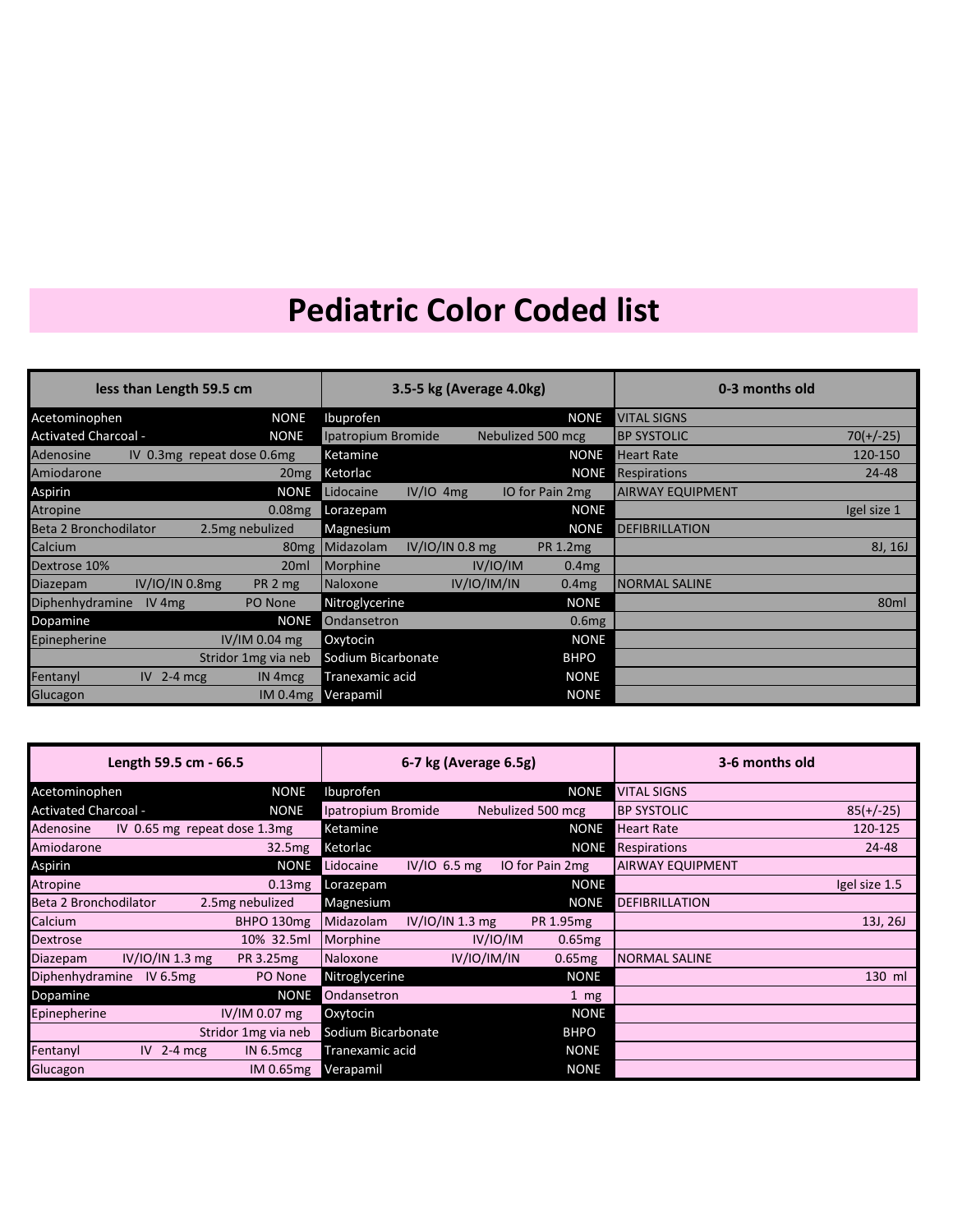| <b>Length 66.5 - 74 cm</b>                           |                                   | 8-9 kg (Average 8.5 kg) |                          |                        | 7-10 months old                   |
|------------------------------------------------------|-----------------------------------|-------------------------|--------------------------|------------------------|-----------------------------------|
| 120mg<br><b>PO only</b><br>Acetominophen             | Ibuprofen                         |                         |                          | <b>NONE</b>            | <b>VITAL SIGNS</b>                |
| <b>Activated Charcoal -</b><br><b>NONE</b>           | patropium Bromide                 |                         | <b>Nebulized 500 mcg</b> |                        | $92(+/-30)$<br><b>BP SYSTOLIC</b> |
| IV 0.85 mg repeat dose 1.7 mg<br><b>Adenosine</b>    | Ketamine                          |                         |                          | <b>NONE</b>            | <b>Heart Rate</b><br><b>120</b>   |
| <b>Amiodarone</b><br>$42.5 \text{ mg}$               | Ketorlac                          |                         |                          | <b>NONE</b>            | $24 - 32$<br><b>Respirations</b>  |
| Aspirin                                              | <b>NONE</b><br>Lidocaine          | $IV/IO$ $8mg$           |                          | <b>IO</b> for Pain 4mg | <b>AIRWAY EQUIPMENT</b>           |
| <b>Atropine</b><br>$0.17$ mg                         | Lorazepam                         |                         |                          | <b>NONE</b>            | lgel size 1.5                     |
| <b>Beta 2 Bronchodilator</b><br>2.5mg nebulized      | Magnesium                         |                         |                          | <b>NONE</b>            | <b>DEFIBRILLATION</b>             |
| Calcium,<br><b>BHPO 170 mg</b>                       | Midazolam                         | IV/IO/IN 1.7 mg         |                          | <b>PR 2.5 mg</b>       | 17J, 34J,                         |
| Dextrose 10%<br>$42.5$ ml                            | <b>Morphine</b>                   |                         | IV/IO/IM                 | $0.8$ mg               |                                   |
| IV/IO/IN 1.7 mg<br><b>PR 4.25 mg</b><br>Diazepam,    | <b>Naloxone</b>                   |                         | IV/IO/IM/IN              | 0.8mg                  | <b>NORMAL SALINE</b>              |
| <b>Diphenhydramine</b><br><b>PO</b> None<br>$IV$ 4mg | Nitroglycerine                    |                         |                          | <b>NONE</b>            | 170 ml                            |
| Dopamine                                             | <b>Ondansetron</b><br><b>NONE</b> |                         |                          | 1.2 <sub>mg</sub>      |                                   |
| IV/IM 0.04 mg<br><b>Epinepherine</b>                 | Oxytocin                          |                         |                          | <b>NONE</b>            |                                   |
| Stridor 1mg via neb                                  | Sodium Bicarbonate                |                         |                          | <b>BHPO</b>            |                                   |
| Fentanyl<br>$IV$ 2-4 mcg<br>IN 4 mcg                 | Tranexamic acid                   |                         |                          | <b>NONE</b>            |                                   |
| Glucagon,<br><b>IM 0.8 mg</b>                        | Verapamil                         |                         |                          | <b>NONE</b>            |                                   |

| Length 74-84.5 cm                  |                          |                      | 10-11 kg (Average 10.5 kg) |  |                 |                   |                     |                         | 11-18 months old |
|------------------------------------|--------------------------|----------------------|----------------------------|--|-----------------|-------------------|---------------------|-------------------------|------------------|
| Acetominophen                      | PO only                  | 150mg                | Ibuprofen                  |  |                 |                   | $100$ mg            | <b>VITAL SIGNS</b>      |                  |
| <b>Activated Charcoal</b>          | <b>BHPO</b>              | 10gm                 | Ipatropium Bromide         |  |                 | Nebulized 500 mcg |                     | <b>BP SYSTOLIC</b>      | $96(+/-30)$      |
| <b>Adenosine</b>                   | IV 1 mg repeat dose 2 mg |                      | Ketamine                   |  |                 |                   | <b>NONE</b>         | <b>Heart Rate</b>       | 115-120          |
| Amiodarone                         |                          | $52.5 \text{ mg}$    | Ketorlac                   |  |                 |                   | <b>NONE</b>         | <b>Respirations</b>     | $22 - 30$        |
| <b>Aspirin</b>                     |                          | <b>NONE</b>          | Lidocaine                  |  | IV/IO 10mg      | IO for Pain 5mg   |                     | <b>AIRWAY EQUIPMENT</b> |                  |
| <b>Atropine</b>                    |                          | $0.21 \,\mathrm{mg}$ | Lorazepam                  |  |                 |                   | <b>NONE</b>         |                         | Igel size 1.5-2  |
| <b>Beta 2 Bronchodilator</b>       | 2.5mg nebulized          |                      | Magnesium                  |  |                 |                   | <b>NONE</b>         | <b>DEFIBRILLATION</b>   |                  |
| Calcium                            |                          | <b>BHPO 210 mg</b>   | Midazolam                  |  | IV/IO/IN 2.1 mg |                   | PR 3 mg             |                         | 20J, 40J         |
| Dextrose 10%                       |                          | 52.5 ml              | Morphine                   |  | IV/IO/IM        |                   | $1 \text{ mg}$      |                         |                  |
| IV/IO/IN 2.1 mg<br><b>Diazepam</b> |                          | PR <sub>5</sub> mg   | Naloxone                   |  | IV/IO/IM/IN     |                   | 1 mg                | <b>NORMAL SALINE</b>    |                  |
| Diphenhydramine IV 10mg            |                          | PO 12.5mg            | Nitroglycerine             |  |                 |                   | <b>NONE</b>         |                         | 210 ml           |
| Dopamine                           |                          | <b>NONE</b>          | Ondansetron                |  |                 |                   | $1.5 \overline{mg}$ |                         |                  |
| Epinepherine                       | IV/IM 0.1 mg             |                      | Oxytocin                   |  |                 |                   | <b>NONE</b>         |                         |                  |
|                                    | Stridor 1mg via neb      |                      | Sodium Bicarbonate         |  |                 |                   | <b>BHPO</b>         |                         |                  |
| Fentanyl<br>$IV$ 5-10 mcg          |                          | IN 10 m cg           | Tranexamic acid            |  |                 |                   | <b>NONE</b>         |                         |                  |
| Glucagon                           |                          | $IM$ 1 mg            | Verapamil                  |  |                 |                   | <b>NONE</b>         |                         |                  |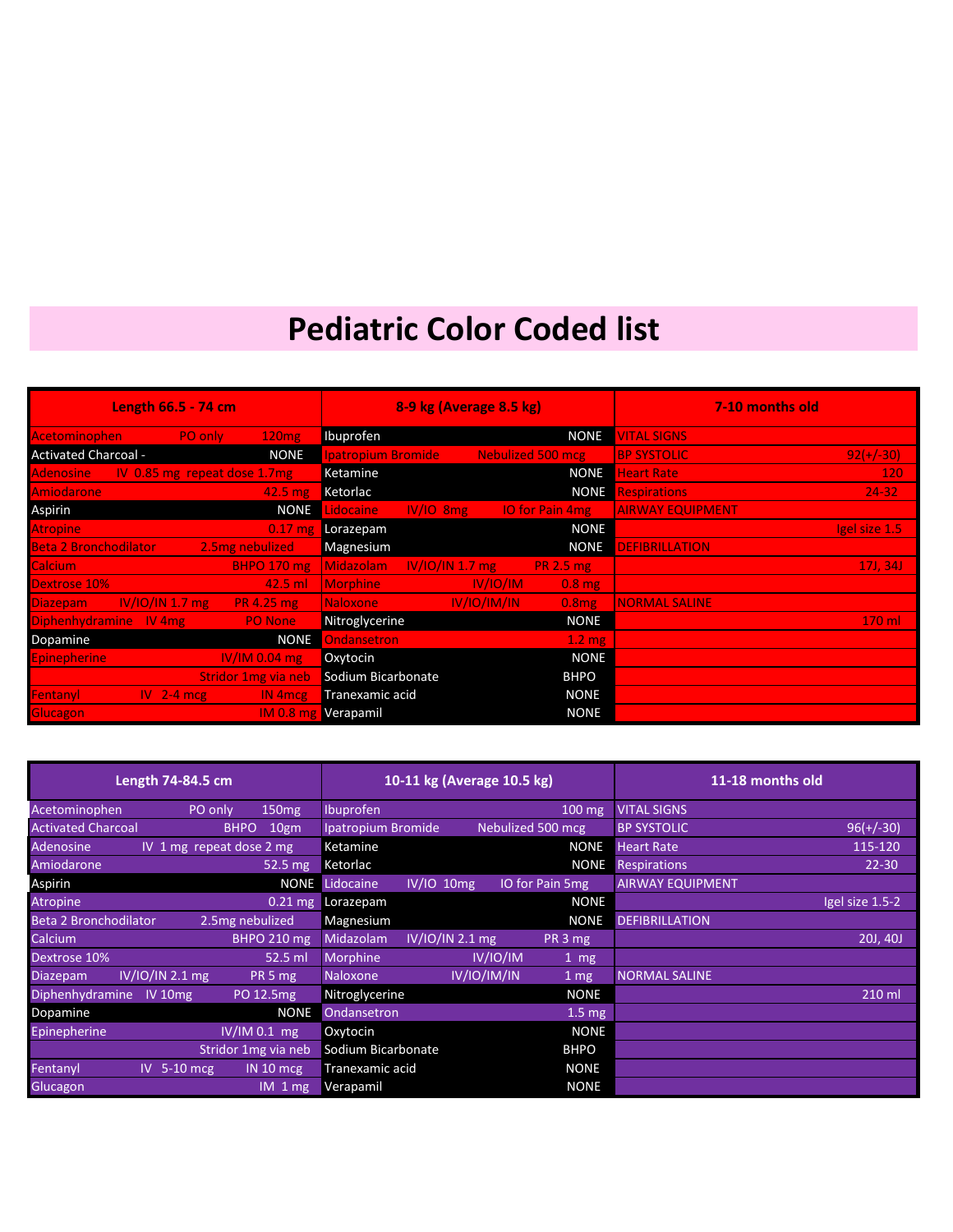| Length 84.5-97.5 cm                                         | 12-14 kg (Average 13 kg)                           | 19-35 months old                    |
|-------------------------------------------------------------|----------------------------------------------------|-------------------------------------|
| Acetominophen<br><b>PO</b><br>$195 \text{ mg}$              | <b>Ibuprofen</b><br>$130 \text{ mg}$               | <b>VITAL SIGNS</b>                  |
| <b>Activated Charcoal</b><br>$13 \text{ gm}$<br><b>BHPO</b> | <b>Ipatropium Bromide</b><br>Nebulized 500 mcg     | $100 (+/-30)$<br><b>BP SYSTOLIC</b> |
| IV 1.3 mg repeat dose 2.6 mg<br>Adenosine                   | Ketamine<br><b>NONE</b>                            | <b>Heart Rate</b><br>110-115        |
| Amiodarone<br>$65 \text{ mg}$                               | <b>Ketorlac</b>                                    | 6.5 mg Respirations<br>$20 - 28$    |
| Aspirin<br><b>NONE</b>                                      | $IV/IO$ 13 mg IO for Pain 6.5 mg<br>Lidocaine      | <b>AIRWAY EQUIPMENT</b>             |
| <b>Atropine</b><br>$0.25$ mg                                | <b>NONE</b><br>Lorazepam                           | Igel size 2                         |
| <b>Beta 2 Bronchodilator</b><br>2.5mg nebulized             | Magnesium<br><b>NONE</b>                           | <b>DEFIBRILLATION</b>               |
| Calcium<br><b>BHPO 260 mg</b>                               | $IV/IO/IN$ 2.6 mg<br><b>Midazolam</b><br>PR 4 mg   | <b>30J, 50J</b>                     |
| Dextrose 10%<br>$65$ ml                                     | IV/IO/IM<br><b>Morphine</b><br>$1.3$ mg            |                                     |
| IV/IO/IN 2.6 mg<br>Diazepam<br>PR 6.5 mg                    | IV/IO/IM/IN<br><b>Naloxone</b><br>$1.3 \text{ mg}$ | <b>NORMAL SALINE</b>                |
| Diphenhydramine<br>PO 12.5mg<br>$IV$ 13 mg                  | Nitroglycerine<br><b>NONE</b>                      | 260 ml                              |
| Dopamine<br><b>NONE</b>                                     | Ondansetron<br>$2 \, \text{mg}$                    |                                     |
| <b>Epinepherine</b><br>$IV/IM$ 0.13 mg                      | <b>NONE</b><br>Oxytocin                            |                                     |
| Stridor 1mg via neb                                         | Sodium Bicarbonate<br><b>BHPO</b>                  |                                     |
| $IV$ 6.5-13 mcg<br>IN 13 mcg<br>Fentanyl                    | <b>NONE</b><br>Tranexamic acid                     |                                     |
| Glucagon<br>$IM_1mg$                                        | <b>NONE</b><br>Verapamil                           |                                     |

| Length 97.5-110 cm                        |                                | 15-18 kg (Average 16.5 kg) |                                |                   | 3-4 years old     |                         |               |
|-------------------------------------------|--------------------------------|----------------------------|--------------------------------|-------------------|-------------------|-------------------------|---------------|
| Acetominophen                             | PO or IV(20 min) 247 mg        | Ibuprofen                  |                                |                   | 165 mg            | <b>VITAL SIGNS</b>      |               |
| <b>Activated Charcoal</b>                 | $16 \text{ gm}$<br><b>BHPO</b> | Ipatropium Bromide         |                                | Nebulized 500 mcg |                   | <b>BP SYSTOLIC</b>      | $100 (+/-30)$ |
| IV 1.6 mg repeat dose 3.2 mg<br>Adenosine |                                | Ketamine                   |                                |                   | <b>NONE</b>       | <b>Heart Rate</b>       | 100-115       |
| Amiodarone                                | $82.5 \text{ mg}$              | Ketorlac                   |                                |                   |                   | 8.5 mg Respirations     | $20 - 26$     |
| Aspirin                                   | <b>NONE</b>                    | Lidocaine                  | IV/IO 16 mg IO for Pain 8.5 mg |                   |                   | <b>AIRWAY EQUIPMENT</b> |               |
| Atropine                                  |                                | 0.33 mg Lorazepam          |                                |                   | <b>NONE</b>       |                         | Igel size 2   |
| Beta 2 Bronchodilator                     | 2.5mg nebulized                | Magnesium                  |                                |                   | <b>NONE</b>       | <b>DEFIBRILLATION</b>   |               |
| Calcium                                   | BHPO 330 mg                    | Midazolam                  | $IV/IO/IN$ 3.3 mg              |                   | PR 5 mg           |                         | 30J, 70J      |
| Dextrose                                  | 82.5 ml                        | Morphine                   |                                | IV/IO/IM          | $1.6$ mg          |                         |               |
| IV/IO/IN 3.3mg<br>Diazepam                | PR 8.25 mg                     | Naloxone                   |                                | IV/IO/IM/IN       | 1.6 <sub>mg</sub> | <b>NORMAL SALINE</b>    |               |
| Diphenhydramine<br>IV 16 $mg$             | PO 12.5mg                      | Nitroglycerine             |                                |                   | <b>NONE</b>       |                         | 330 ml        |
| Dopamine                                  | <b>NONE</b>                    | Ondansetron                |                                |                   | $2.5 \text{ mg}$  |                         |               |
| Epinepherine                              | $IV/IM$ 0.16 mg                | Oxytocin                   |                                |                   | <b>NONE</b>       |                         |               |
|                                           | Stridor 1mg via neb            | Sodium Bicarbonate         |                                |                   | <b>BHPO</b>       |                         |               |
| Fentanyl<br>IV 8-16 mcg                   | IN 16 mcg                      | Tranexamic acid            |                                |                   | <b>NONE</b>       |                         |               |
| Glucagon                                  | $IM_1mg$                       | Verapamil                  |                                |                   | <b>NONE</b>       |                         |               |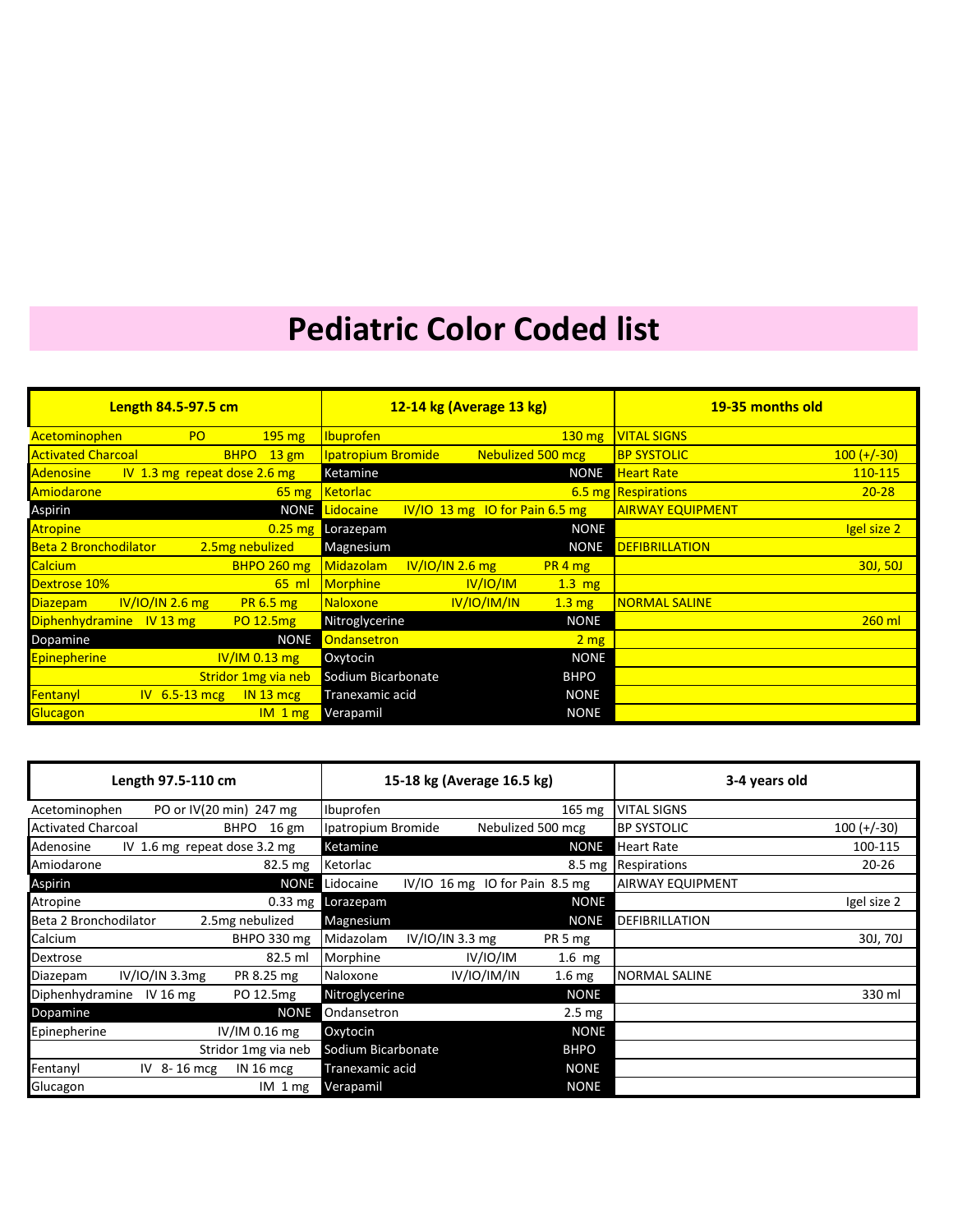| Length 110-122 cm                                           | 19-22 kg (Average 20.75 kg) |               |                               |                 | 5-6 years old           |               |
|-------------------------------------------------------------|-----------------------------|---------------|-------------------------------|-----------------|-------------------------|---------------|
| PO or IV(20 min) 300 mg<br>Acetominophen                    | Ibuprofen                   |               | $200$ mg                      |                 | <b>VITAL SIGNS</b>      |               |
| <b>Activated Charcoal</b><br>$20 \text{ gm}$<br><b>BHPO</b> | Ipatropium Bromide          |               | Nebulized 500 mcg             |                 | <b>BP SYSTOLIC</b>      | $100 (+/-15)$ |
| IV 2 mg repeat dose 4 mg<br>Adenosine                       | Ketamine                    |               |                               | <b>NONE</b>     | <b>Heart Rate</b>       | 100           |
| Amiodarone<br>$100$ mg                                      | Ketorlac                    |               |                               |                 | 10 mg Respirations      | $20 - 24$     |
| Aspirin<br><b>NONE</b>                                      | Lidocaine                   |               | IV/IO 20 mg IO for Pain 10 mg |                 | <b>AIRWAY EQUIPMENT</b> |               |
| <b>Atropine</b><br>$0.4$ mg                                 | Lorazepam                   |               |                               | <b>NONE</b>     |                         | Igel size 2   |
| Beta 2 Bronchodilator<br>2.5mg nebulized                    | Magnesium                   |               | <b>NONE</b>                   |                 | <b>DEFIBRILLATION</b>   |               |
| <b>BHPO 400 mg</b><br>Calcium                               | Midazolam                   | IV/IO/IN 4 mg | PR <sub>6</sub> mg            |                 |                         | 40J, 85J      |
| <b>Dextrose</b><br>100 ml                                   | <b>Morphine</b>             | IV/IO/IM      | 2 <sub>mg</sub>               |                 |                         |               |
| <b>Diazepam</b><br>IV/IO/IN 4mg<br><b>PR 10 mg</b>          | Naloxone                    | IV/IO/IM/IN   | $2 \, mg$                     |                 | <b>NORMAL SALINE</b>    |               |
| <b>Diphenhydramine</b><br>PO 25 mg<br>IV 20 $mg$            | Nitroglycerine              |               | <b>NONE</b>                   |                 |                         | 410 ml        |
| Dopamine<br><b>NONE</b>                                     | Ondansetron                 |               |                               | 3 <sub>mg</sub> |                         |               |
| $IV/IM$ 0.2 mg<br>Epinepherine                              | Oxytocin                    |               |                               | <b>NONE</b>     |                         |               |
| Stridor 1mg via neb                                         | Sodium Bicarbonate          |               | <b>BHPO</b>                   |                 |                         |               |
| Fentanyl<br>IN 20 mcg<br>$10-20$ mcg<br>IV.                 | Tranexamic acid             |               | <b>NONE</b>                   |                 |                         |               |
| <b>Glucagon</b><br>$IM_1mg$                                 | Verapamil                   |               | <b>NONE</b>                   |                 |                         |               |

| Length 122-137 cm                                   | 24-30 kg (Average 27 kg)                     | 7-9 years old                       |
|-----------------------------------------------------|----------------------------------------------|-------------------------------------|
| PO or IV(20 min) 405 mg<br>Acetominophen            | <b>Ibuprofen</b><br>$270$ mg                 | <b>VITAL SIGNS</b>                  |
| <b>Activated Charcoal</b><br>$27$ gm<br><b>BHPO</b> | Ipatropium Bromide<br>Nebulized 500 mcg      | <b>BP SYSTOLIC</b><br>$105 (+/-15)$ |
| <b>Adenosine</b><br>IV 2.7 mg repeat dose 5.4 mg    | Ketamine<br><b>NONE</b>                      | <b>Heart Rate</b><br>90             |
| Amiodarone<br>$135$ mg                              | <b>Ketorlac</b><br>$13 \text{ mg}$           | Respirations<br>$18-22$             |
| Aspirin<br><b>NONE</b>                              | $IV/IO$ 27 mg 10 for Pain 13 mg<br>Lidocaine | <b>AIRWAY EQUIPMENT</b>             |
| <b>Atropine</b><br>$0.5$ mg                         | <b>NONE</b><br>Lorazepam                     | Igel size 2-2.5                     |
| <b>Beta 2 Bronchodilator</b><br>2.5mg nebulized     | Magnesium<br><b>NONE</b>                     | <b>DEFIBRILLATION</b>               |
| Calcium<br><b>BHPO 540 mg</b>                       | IV/IO/IN 5 mg<br>Midazolam<br>PR 8 mg        | 50J, 100J                           |
| $135$ ml<br><b>Dextrose</b>                         | IV/IO/IM<br>Morphine<br>$2.5 \text{ mg}$     |                                     |
| Diazepam IV/IO/IN 5.4 mg<br>PR 13.5 mg              | IV/IO/IM/IN<br>Naloxone<br>2 <sub>mg</sub>   | <b>NORMAL SALINE</b>                |
| Diphenhydramine IV 25 mg<br><b>PO 25 mg</b>         | Nitroglycerine<br><b>NONE</b>                | 540 ml                              |
| <b>NONE</b><br>Dopamine                             | Ondansetron<br>4 <sub>mg</sub>               |                                     |
| $IV/IM$ 0.27 mg<br><b>Epinepherine</b>              | <b>NONE</b><br>Oxytocin                      |                                     |
| Stridor 1mg via neb                                 | Sodium Bicarbonate<br><b>BHPO</b>            |                                     |
| $IV$ 13-25 mcg<br>Fentanyl<br>IN <sub>25</sub> mcg  | <b>NONE</b><br>Tranexamic acid               |                                     |
| Glucagon<br>$IM_1mg$                                | <b>NONE</b><br>Verapamil                     |                                     |